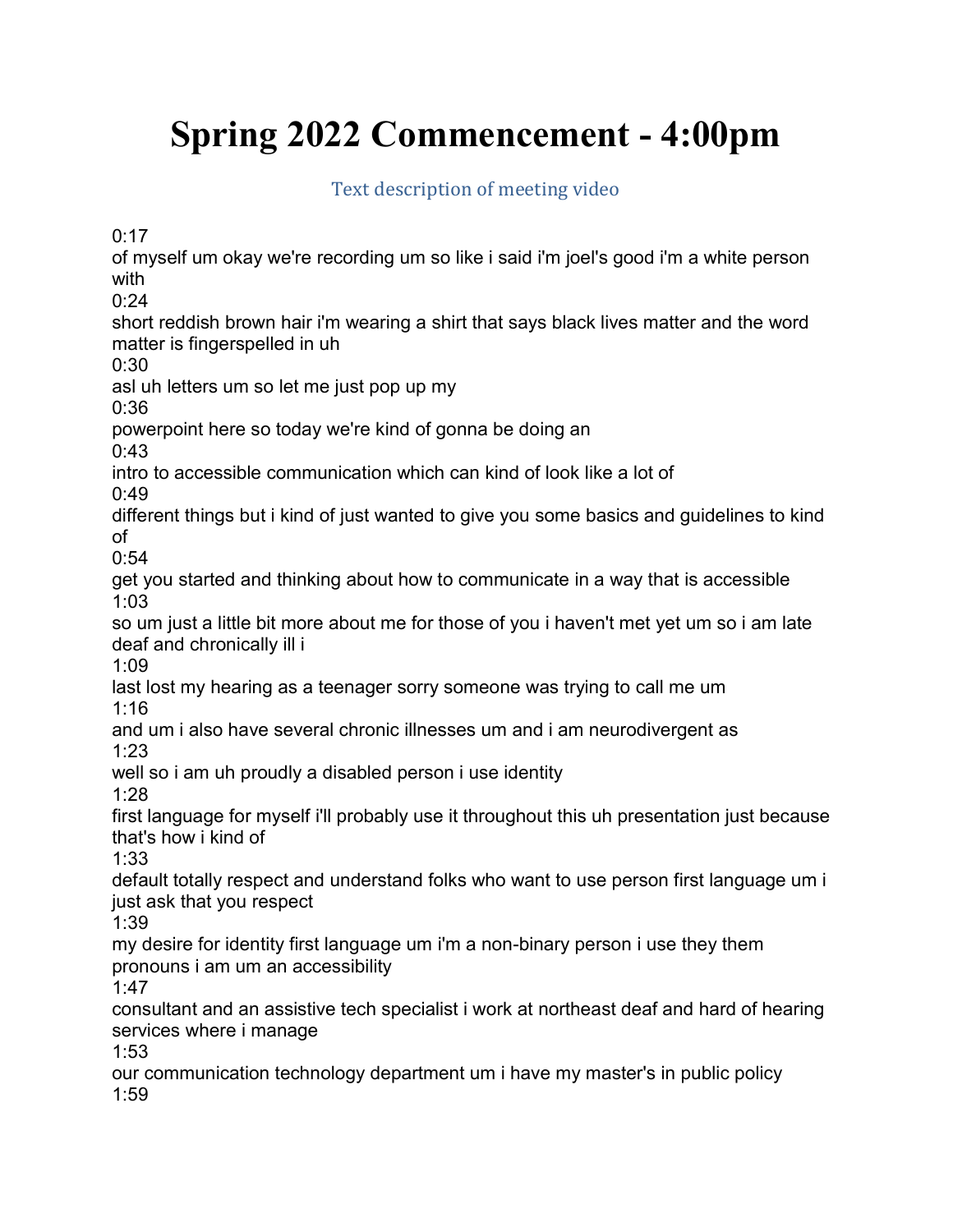from the university of new hampshire and also my bachelor's in music performance um so that's kind of my basic rundown

2:04

and i'm an open book feel free to ask me any questions about you know my experience as it relates to the things we're

2:10

talking about today um so yeah so

2:15

first we're going to kind of talk about the why of access to information why is it important 2:21

well really kind of the unifying fact about access to information is that knowledge is power right the more we

2:27

know um the more informed decisions we can make um so information helps us you 2:33

know be able to make informed and thoughtful decisions it helps us connect with our communities to be able to know what's going on

2:39

around us um you know both in our local communities and also our online communities um

 $2:45$ 

it allows us to access services that we might need um it allows us to stay safe in dangerous situations so having you

2:52

know accessible communications during a weather emergency or um you know if there's like some kind of

2:59

crisis happening in an area um or even you know with covid um having accessible 3:04

information about that that's up to date um and then in multiple accessible formats is super important um and lastly

3:13

information helps us make choices independently right when we're able to access the the information ourselves and

3:20

not have to get it through another person um or kind of like a third party then we're able to make more informed

3:26

choices um and have kind of more agency in the decisions that we make

3:34

so i want to kind of ask y'all um and you can either put this put your 3:40

answer in the chat box or you can um just unmute yourself in chat whichever is better for you

3:45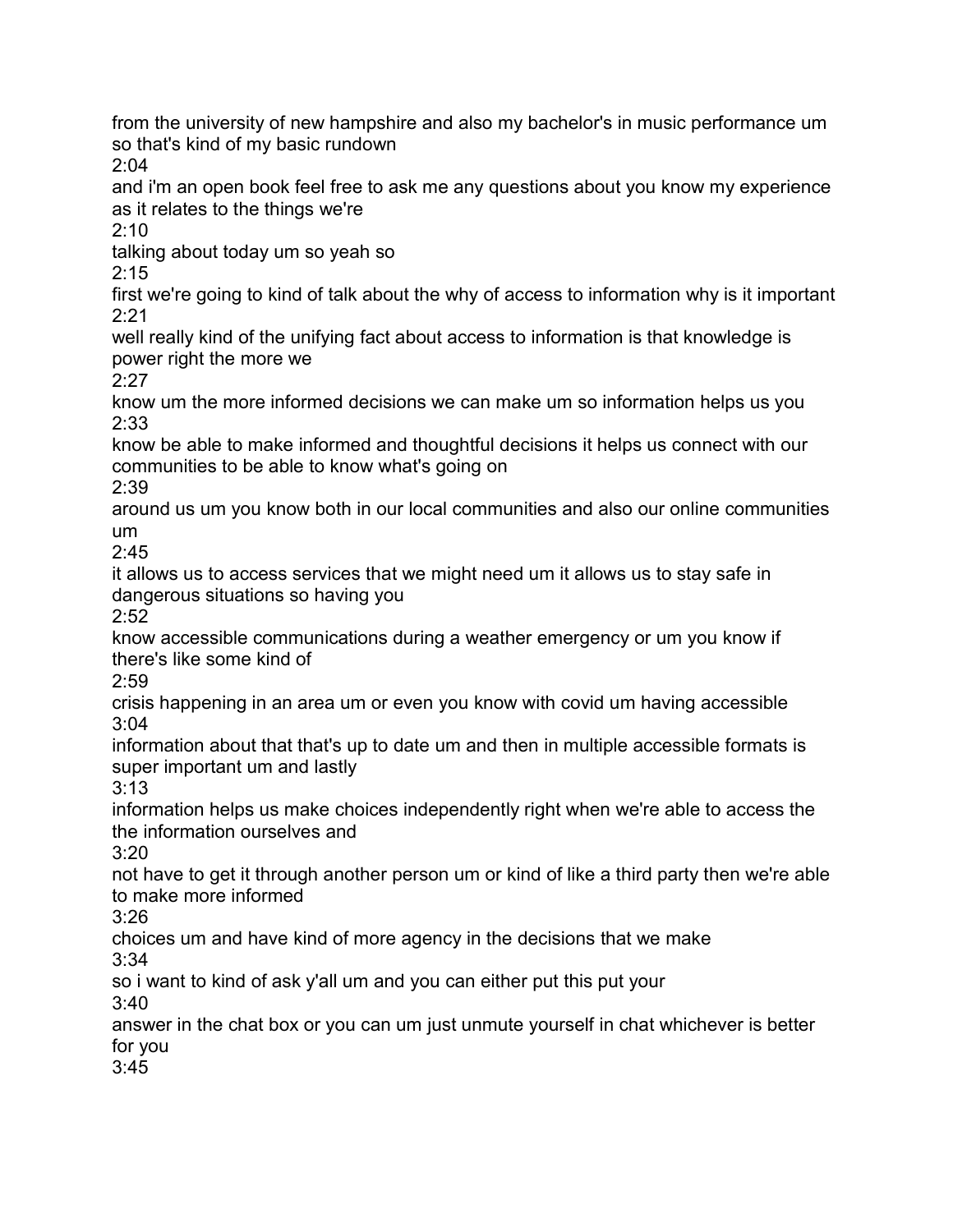and the question i have is have you ever found it difficult to find information that you needed and how did that feel 3:53 i'm seeing some nod so yeah feel free to put it in the chat box or unmute yourself and share with us uh sam go 4:00 ahead so i totally find it frustrating 4:08 when like things like school clothing closing the 4:14 weather is in a map format even things like restaurant menus 4:20 restaurant menus are not braille 4:25 you know things like the labels on store packaging 4:30 things like that not braille yeah yeah 4:36 so kind of both in the the physical and in the digital world trying to access  $4.42$ information when you're not able to see it is incredibly frustrating and like all these things for iphone and 4:49 android well i have a flip phone because i have problems with spatial awareness 4:54 well can't they make some things accessible to that 4:59 right yeah yeah so the there's a lot of innovation that's happening but if 5:04 you're not able to use the technology that that innovation is occurring on then it's still not accessible to you so 5:10 i think the or like i can't do the chat box i can't do the chat box but it would 5:17 be nice if there was a number on the dial and thing where you could 5:23 dial you don't like they have star nine to raise hands that's just yeah 5:30 so why don't they have something where you can insert text box yeah 5:35 yeah that's a really good point um yeah so just  $5:40$ yeah absolutely i hear you um and just to read a few from the chat people a lot of people are saying frustrating yes um 5:48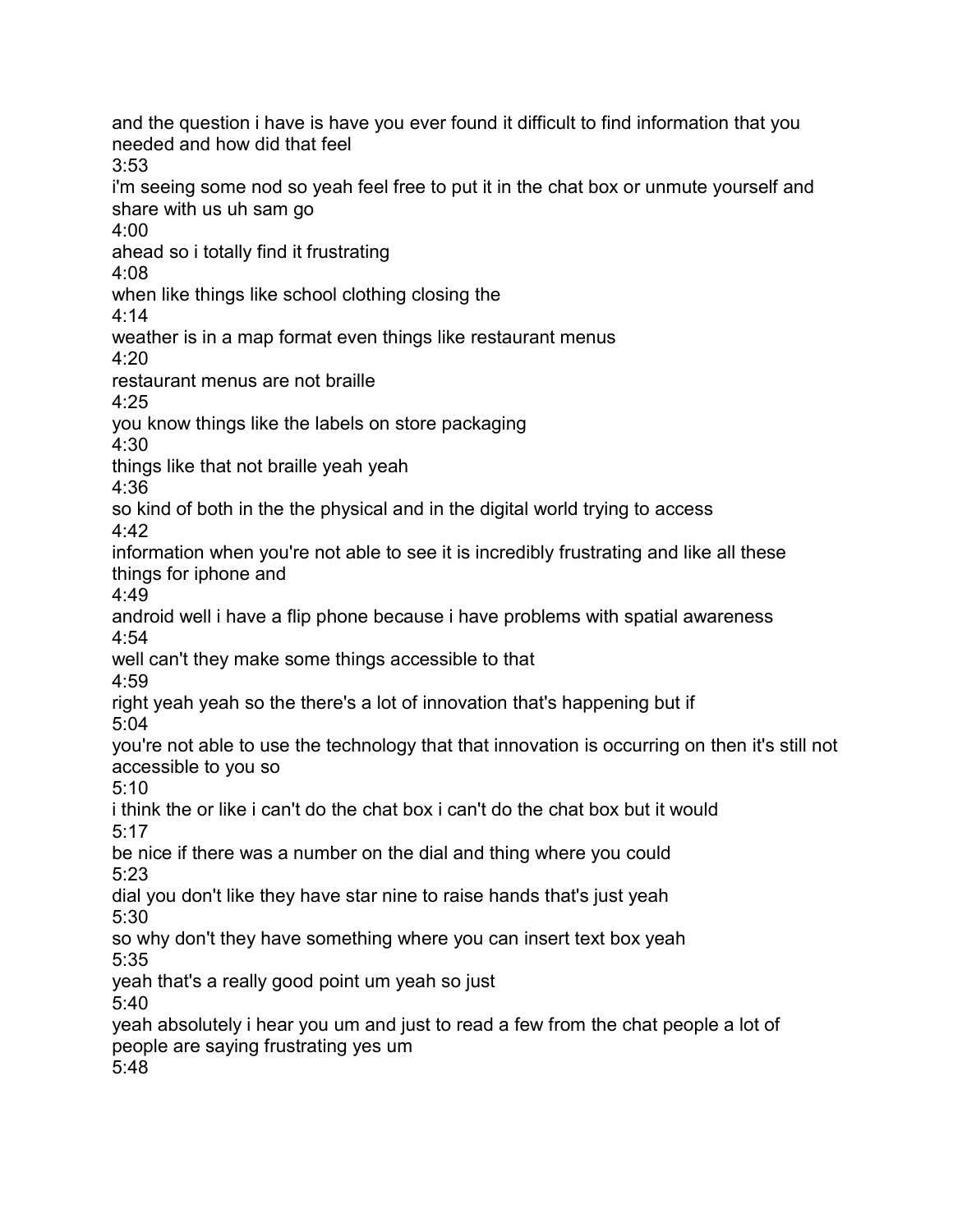disempowering that's a great word right like you don't have the the the resources to be able to do something 5:54 yourself it can feel kind of defeating um yeah frustrating isolating kathleen 5:59 did you want to say something oh you're muted 6:09 kathleen you're muted 6:28 whoever the co-host is might want to ask them to unmute yeah i i did that yeah 6:33 kathy you were muted you're still muted 7:01 so when somebody has been able to put something in 7:07 in the chat to me is not over so you just said 7:14 you can say what you want to say or you can put it into that gaming option 7:21 i appreciate the option yeah yeah absolutely right it's really 7:27 important to allow people multiple ways to do things because not every option is accessible to every person so yeah great 7:34 point yeah thank you yeah of course thank you scott did you have something to share 7:40 i can agree with samantha because i when i try to look up my fundraiser page and 7:46 say oh add money to my fundraiser page you're going 7:51 where's the option of adding money when i get offline donations i'm going 7:57 that's frustrating as i look up things that are going on i'll go to www.and 8:03 right so there's like too many steps yeah there's too many steps and it's 8:08 like not clear yeah so those are all really good points um thank you so much for sharing that 8:15 excellent insight um so um just to kind of get us all on the 8:21 same page about accessibility um so when i talk about accessible communications 8:27 um this is kind of what i'm this is what i'm referring to and this definition of accessibility is one that 8:32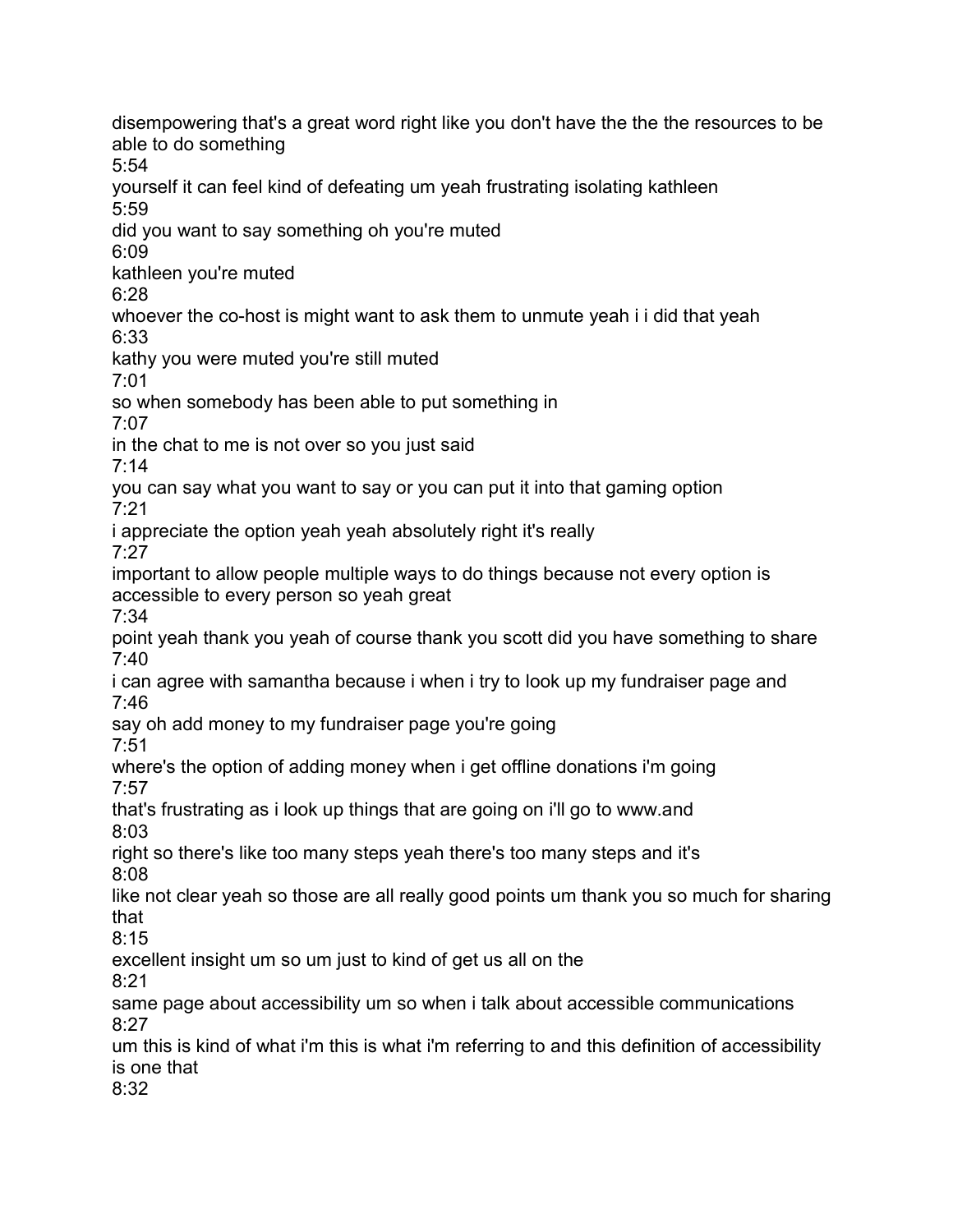my organization has kind of come up with and it's we're constantly changing and evolving it over time but as it stands 8:39 right now we define accessibility as a commitment to ensuring everyone can fully and independently use services

8:46

navigate spaces and not just participate but lead so to break that down a little 8:51

bit a commitment meaning that you're not just making something accessible one time you're making it accessible for the

 $8:57$ 

long haul and you're changing your processes to make sure that things can be accessible in a sustainable way

9:03

continuously um everyone meaning everyone not just

9:08

people with some disabilities or people um without disabilities but everyone 9:14

um fully and independently so meaning you have equal and equitable access to  $9.21$ 

the same information or processes that everyone else does and when we say independently

9:27

really that means that doesn't necessarily mean having to do it by yourself but doing it with the amount

9:32

and the type of support that you choose um and then you know using services 9:38

navigating spaces and participating things that we do every day kind of out and about in the world both um you know

9:45

in the physical world in real life and in the digital world online and then not just participating but

9:51

being able to lead so um an example i always use here is one time i was working with a theater um

9:58

who had um a wheelchair accessible audience seating section but the stage 10:03

was not wheelchair accessible so the space wasn't truly accessible because folks in wheelchairs could

 $10:10$ 

watch a performance but they could never be on stage or um you know be able to 10:15

lead and inhabit the space in that way um so making sure that all aspects of 10:21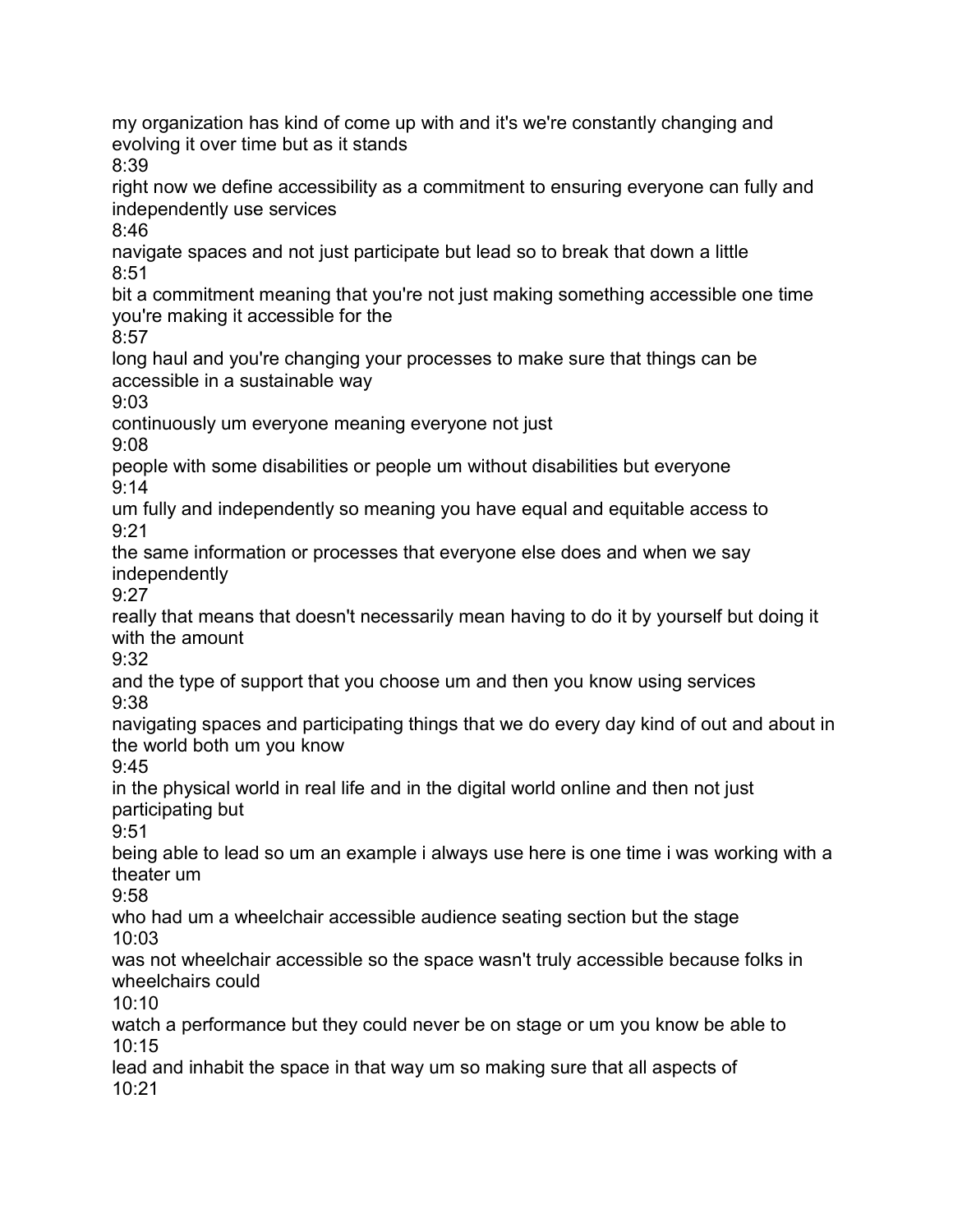what you're doing are accessible and not just kind of the bare minimum so  $10.26$ what are some common barriers to information access um i'm kind of going to break this down into four categories  $10:32$ and again you know this is just an hour-long like intro type of deal right 10:38 so this isn't going to be completely comprehensive but i wanted to give you a few examples from each of these categories 10:44 um so visual accessibility um if you know we're we're not designing 10:49 things being mindful of colors and fonts um if we're not being mindful of software compatibility with things like 10:56 screen readers or refreshable braille displays um then those can be barriers to visual accessibility 11:02 um auditory accessibility um so having captions and transcripts available 11:08 visual means of communicating auditory information for people who can't hear 11:13 language accessibility so things like plain language having american sign language 11:18 interpretation available making things available in foreign languages and then cognitive accessibility um so 11:25 having simplified processes making things easy to navigate not having a 11:31 million steps to do something that could be done in two or three steps just trying to make things as 11:36 straightforward as possible and also multiple ways of presenting info so we'll get into a little bit more detail 11:42 about each of these as we go along um so why isn't information already 11:48 accessible right like we know that accessibility is what we should be doing there's laws that say 11:54 accessibility is what we should be doing so why aren't things accessible well accessibility needs are often ignored in 12:02 design processes or they're added at the last minute so a lot of times when people are designing um 12:08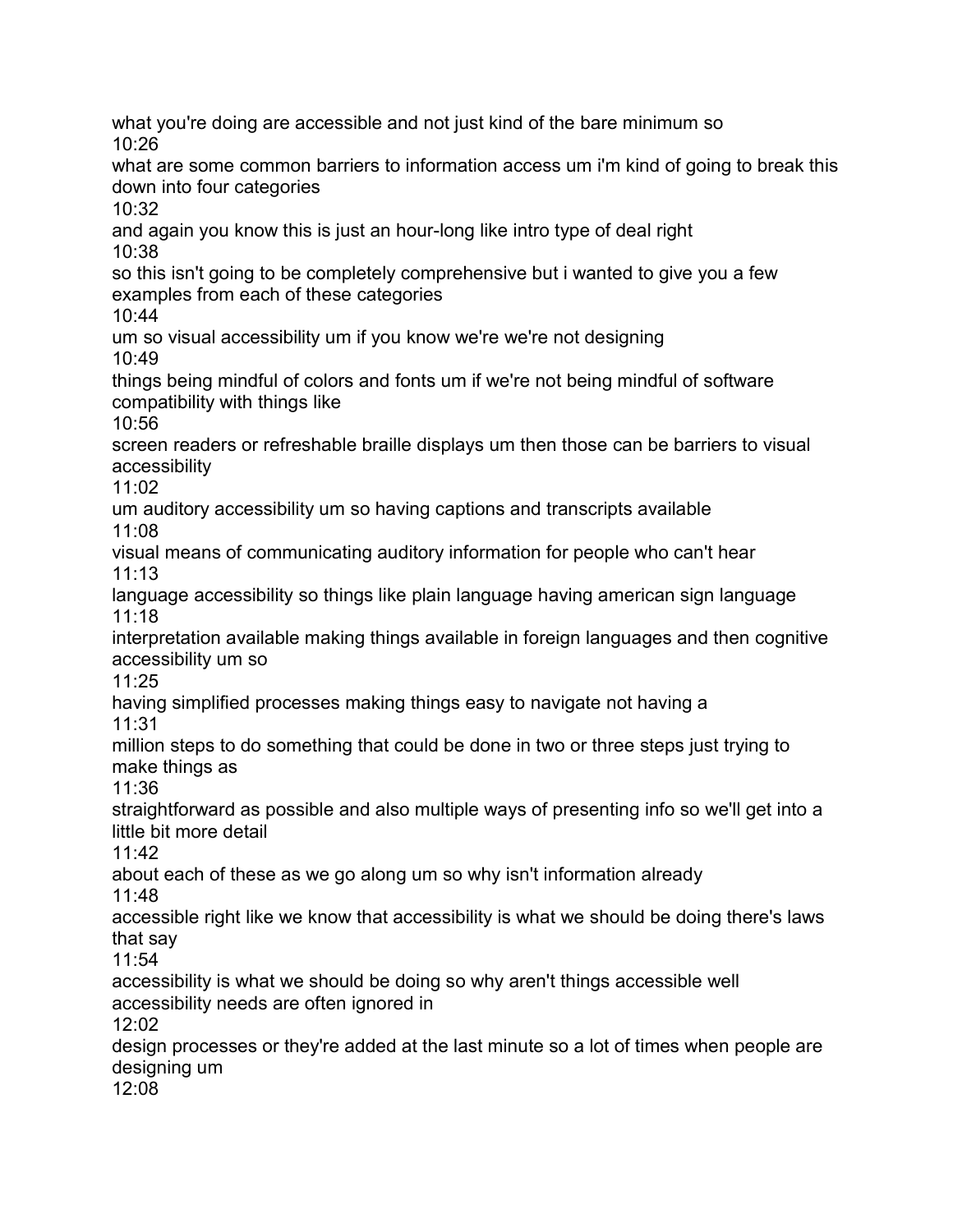you know anything a a space a website a social media post a flyer um they're not  $12.16$ necessarily thinking about accessibility from the start so it either gets ignored or it gets sprinkled on at the last  $12.22$ minute and what i always say about that is if you're baking a blueberry muffin right you're not gonna bake a plain 12:28 muffin and then throw blueberries at it if you're baking a blueberry muffin you're gonna mix blueberries into the  $12.34$ batter and so with accessibility you have to mix it into the battery you can't just throw it on your event muffin 12:41 at the last minute um and the another thing is that most 12:46 people aren't taught how to communicate information in an accessible way um it's not something that's a part of a lot of 12:52 you know um education or professional development or the places where people learn 12:58 um you know the skills that they use to do their jobs and to create um 13:04 these these events and spaces and and designs um they're not taught how to incorporate 13:10 accessibility um and then we have the issue of something called disability dongles um which is a phrase that was coined by 13:18 um two colleagues of mine alex hagard and liz jackson um and this a disability dongle is a way to 13:24 describe something that's um designed and marketed toward 13:30 fixing an accessibility issue but is only like a partial solution so if we think about like web overlays for 13:36 example if you've ever gone on a website and they have like a like oh accessibility like widget menu where you 13:42 can like expand the font or things like that um and it claims to make the 13:48 website accessible um but it doesn't make the website accessible universally because the things that are needed to do 13:55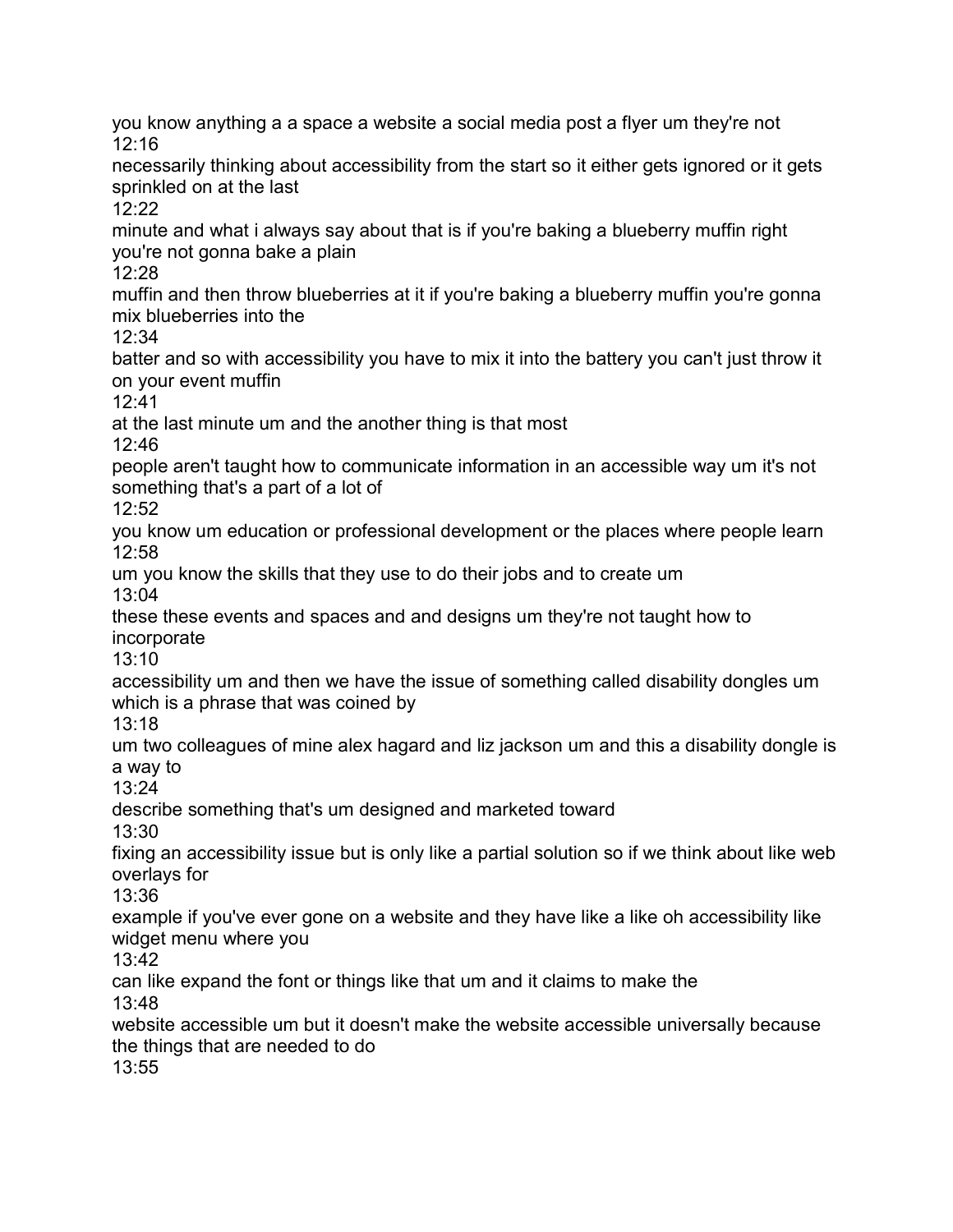that aren't embedded into the code of the website you're just putting an overlay on top um so things like that 14:00 are only partial solutions and and those are kind of barriers to accessibility because people think that they're making 14:06 something accessible but they're really not and vanessa it looks like we have some folks in the waiting room i don't know 14:12 if you're able to let them in um 14:17 that i don't see well okay oh maybe you got in okay never mind 14:23 i just had a notification thank you so um  $14.29$ before i move on to this next part i just want to pause for any questions you might have so far 14:37 and again you can either put them in the chat or raise your hand and say it out loud 14:47 jules it's deodane from drc hi how are you hi i'm fine thank you i'm so happy 14:53 you're doing this training thank you so much for taking the time of course i want to just revisit this idea of the 14:58 widget it comes out all the time with organizations trying to do the quote 15:03 unquote right thing but who don't have a huge budget to revamp their website 15:08 and we get i've gotten this question will could we put a widget would that just make it better until we can then  $15:14$ maybe invest more is it an okay stop gap and i mean the concerns you raise yeah it's 15:22 not um actually accessible to all for me i equate it like um 15:29 having people with physical disabilities have to enter in via a different via the basement um or a 15:36 service area because the front door is accessible so it's like making folks 15:41 with disabilities have to have a different user experience and enter into your website in a different way and i 15:48 really i'm not a huge fan um but i'm i'm confused by this question because folks 15:54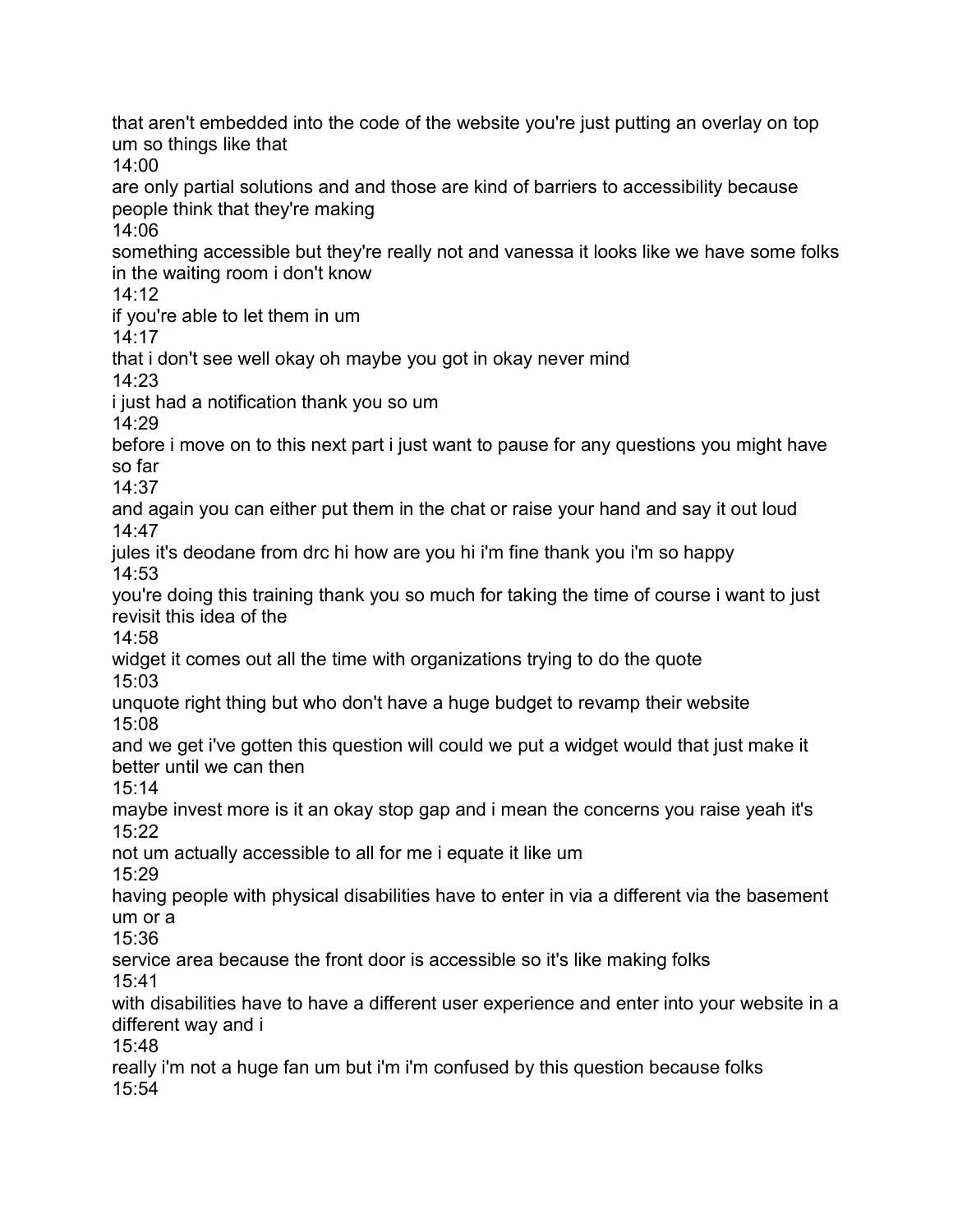want to increase the people who the population people who can use their 16:00 website and they want to be doing steps towards that and yet they can't invest in a full 16:06 blown rework of the back end so how how might you approach that kind of a 16:11

question yeah that's a really good question um so

16:17

it's tricky right because of course people are coming from you know a good intentions and they want to do the right

16:23

thing um i do think depending on the circumstance having the 16:29

widget available as kind of a band-aid or a temporary solution can't hurt but at the same time if

16:35

you're thinking from a budgeting perspective you know most of those cost at least some amount of money

16:41

they could invest that into um you know

16:46

an assessment or something um and i think even if that's not you know

16:54

possible at the moment it's something that should be included in like the organization's 17:00

long-term goals um so because i think a lot of times what happens is they'll be like oh well we'll just we'll just put

17:07

the widget on there until we can invest more money in it and then it kind of gets forgotten about or it gets kicked down the line so i would say if you're 17:12

going to put the widget in you need to have the long-term goal of of creating that full accessibility and investing

17:18

the resources in doing that um at some point and i will say you know 17:24

with more people getting into this field um there are a lot more options than 17:30

there were even five years ago that are affordable um so there's things like square ada that's like 30 bucks a month

17:37

um that's for squarespace sites um there's some other ones i've seen that i 17:42

can send along in the the written resources that i send out to you all um but uh 17:48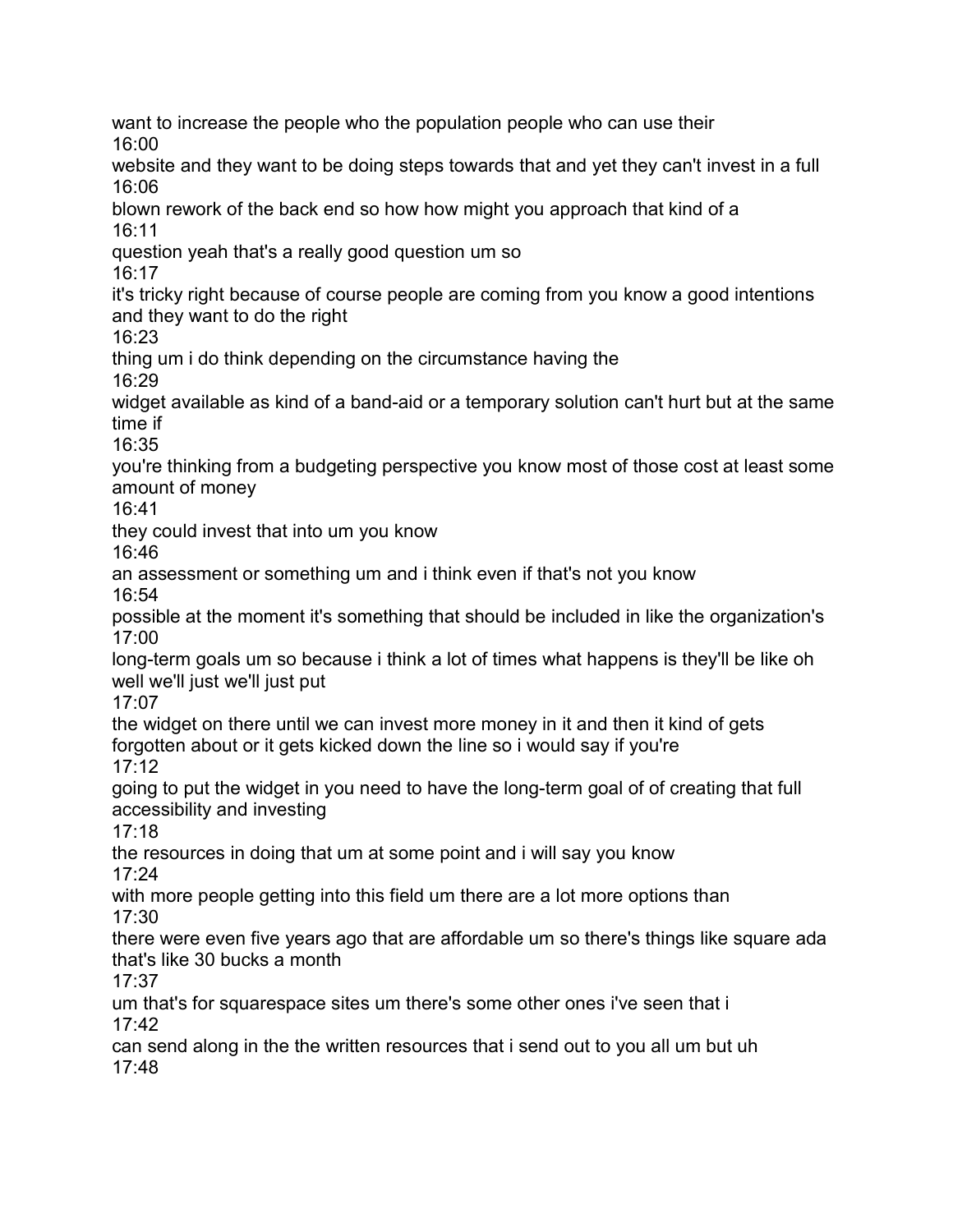yeah the the the options are becoming more plentiful and affordable than they have been in 17:54 the past but that is still um a barrier for sure 18:01 thank you so much jules yeah um sam did you have a question 18:09 thought i saw her hand raised okay 18:15 cool um let me just check actually he has a question oh yes go ahead 18:21 kate did you want to go ahead and ask your question oh sure and um i typed it in the chat too but i was uh wondering what your 18:28 thoughts were where a site can be you know accessible but then because people 18:34 are joining from a multitude of devices and places and things like that um 18:39 what's your opinion on using the widget to allow for more customization for folks 18:45 um well so sometimes unfortunately what can happen with the widget is that it can 18:51 actually make it more difficult for folks using certain assistive technologies to access the site so 18:58 for example um i had an issue a client of mine had an issue where they 19:04 were using a refreshable braille display they were on a website that had that widget option and they had selected it 19:10 to um like enlarge the text um or to what was it or no to 19:18 do voiceover of the text um and for whatever reason when that widget got turned on it stopped being compatible 19:24 with their braille display um so it there's like a lot of um 19:31 there's a lot of highly technical details and issues that can come into this type of stuff i also 19:38 think that overlays depending on which one you use some of 19:45 them are designed with mobile users in mind and some of them really aren't they're only for like desktop sites um 19:51 but yeah there's like not a there's not a widget that i've seen thus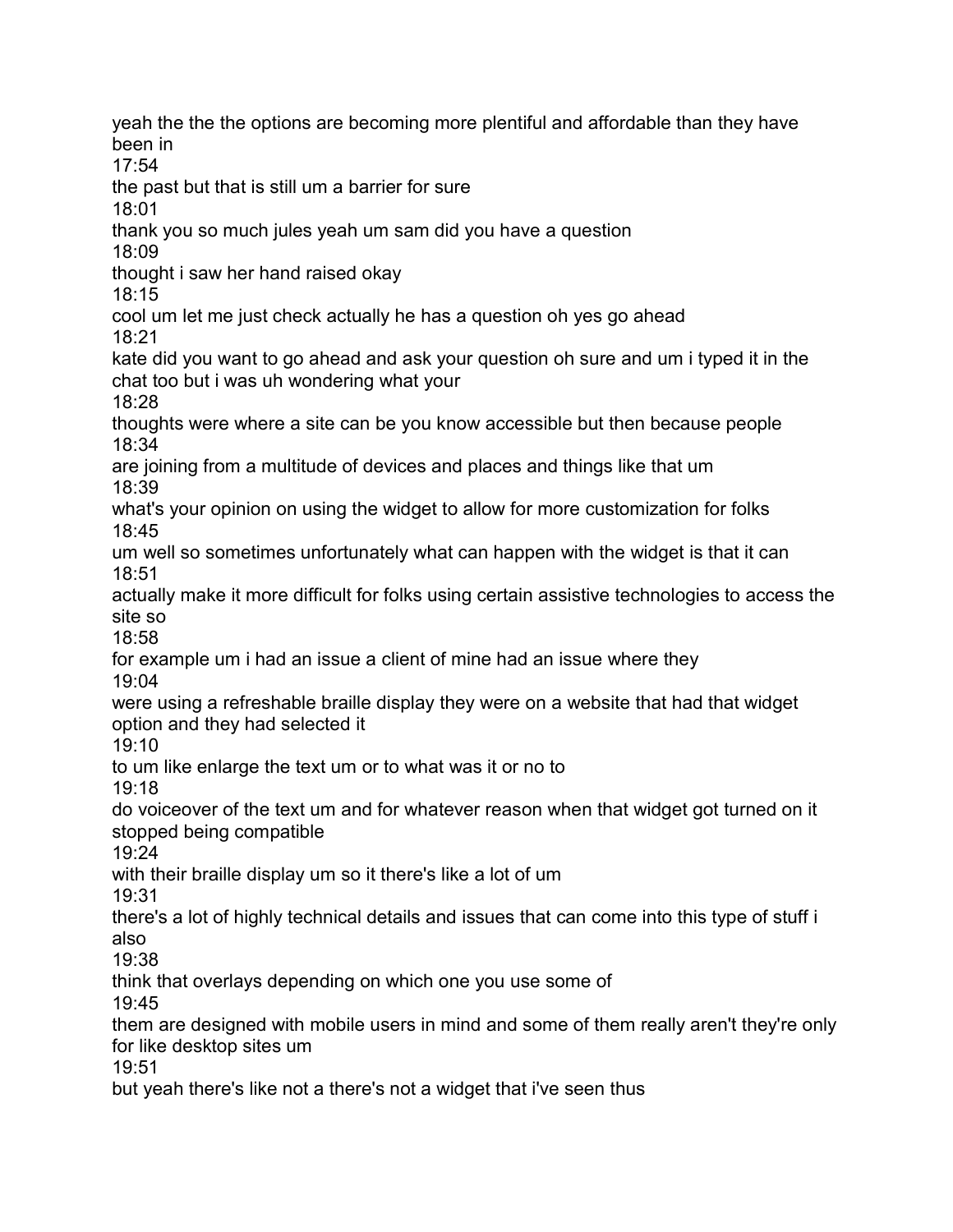19:57

far that has been like universally accessible and that's because

20:03

the things that you do to make a site accessible means that you're incorporating and 20:08

building in flexibility into almost every aspect of the website does that 20:14

make sense yeah yeah definitely

20:19

awesome thank you all right anything else before we move on

20:27

okie dokie so to get into a little bit more detail here um so with visual accessibility a 20:35

few considerations and sam if you're willing to help me out here i'd love to have your input as well um

20:42

so uh when we're talking about visual accessibility we're talking about accessibility primarily for folks who

20:48

are blind or low vision or who have visual processing disabilities like dyslexia um things like color blindness

20:55

things like that um so a first consideration with visible visual accessibility is compatibility 21:01

with screen readers and refreshable braille displays so just to explain a little bit what those are for folks who

21:06

aren't familiar a screen reader is a piece of software that

21:11

reads text and content on a screen out loud so rather than somebody reading it visually 21:17

um the software reads the the text out loud um and a refreshable braille 21:24

display is kind of in itself like a screen a type of screen reader in that 21:29

it it reads the text but instead of reading it out loud um it

21:34

translates it into braille um on a device that plugs into a computer so

21:40

that somebody can feel um what is being transmitted um through braille 21:47

um and so in designing websites um and

21:53

other forms of digital communication we have to keep screen readers and braille displays and um all of those kind of

22:00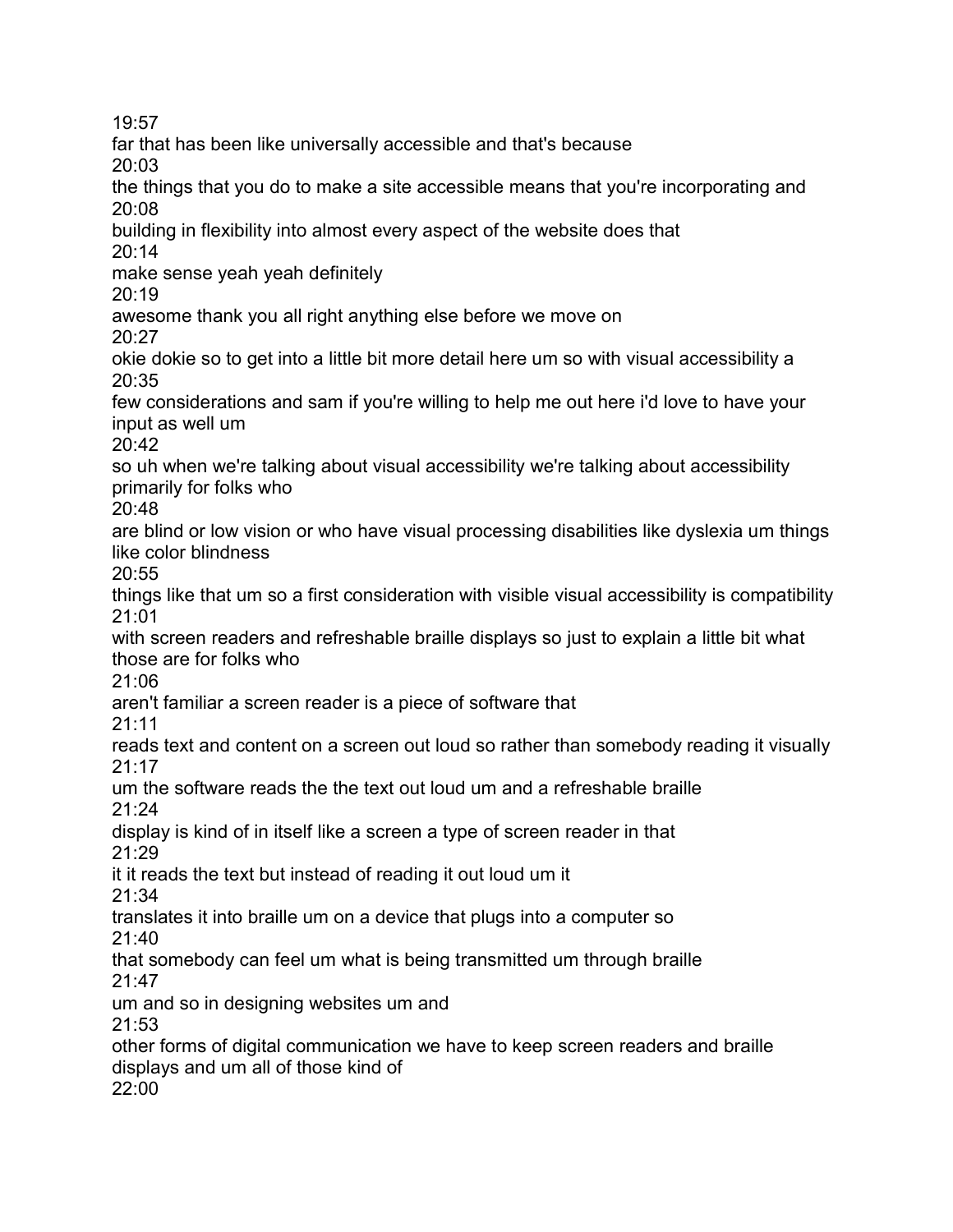softwares and technologies in mind um sorry i think my bird is chirping i'm  $22.06$ 

gonna grab him really quick

22:22

sorry about that he gets excited when i'm on zoom calls who wants to join in the party um so

 $22.29$ 

uh moving on um so color contrast um so this may be a concept that you're 22:34

familiar with but um when we talk about contrast so um i have a picture here on  $22.42$ 

the right side of the slide that has two squares one is a black square on a white background and the other is a light gray

22:49

square on a white background so the black square on the white background is what we would call high contrast because

22:56

there's a large difference between the dark black color and the light white color 23:01

the light gray square on the white background is what we would call low contrast because there's not a lot of

23:07

difference between those two colors visually and when we design things especially when we're thinking about

23:13

putting text on um colored backgrounds um or highlighting certain components of 23:20

of something that you're designing um it's really important to have high contrast because for folks who are color

23:27

blind or low vision um it can be difficult to distinguish um

23:33

when the contrast is not good um another thing to consider is your 23:38

fonts so you want to use fonts that are relatively simple some people do better with what we call

 $23.45$ 

serif fonts um and other people do better with sans serif fonts um in the 23:50

written resources that i'll send to you all it has a breakdown of that um 23:56

but regardless you want to pick a font that's simple and and easily readable um 24:03

so ignoring like you don't want to you want to avoid fonts that are in like 24:10

cursive or have super like swirly and ornamental letters um you know when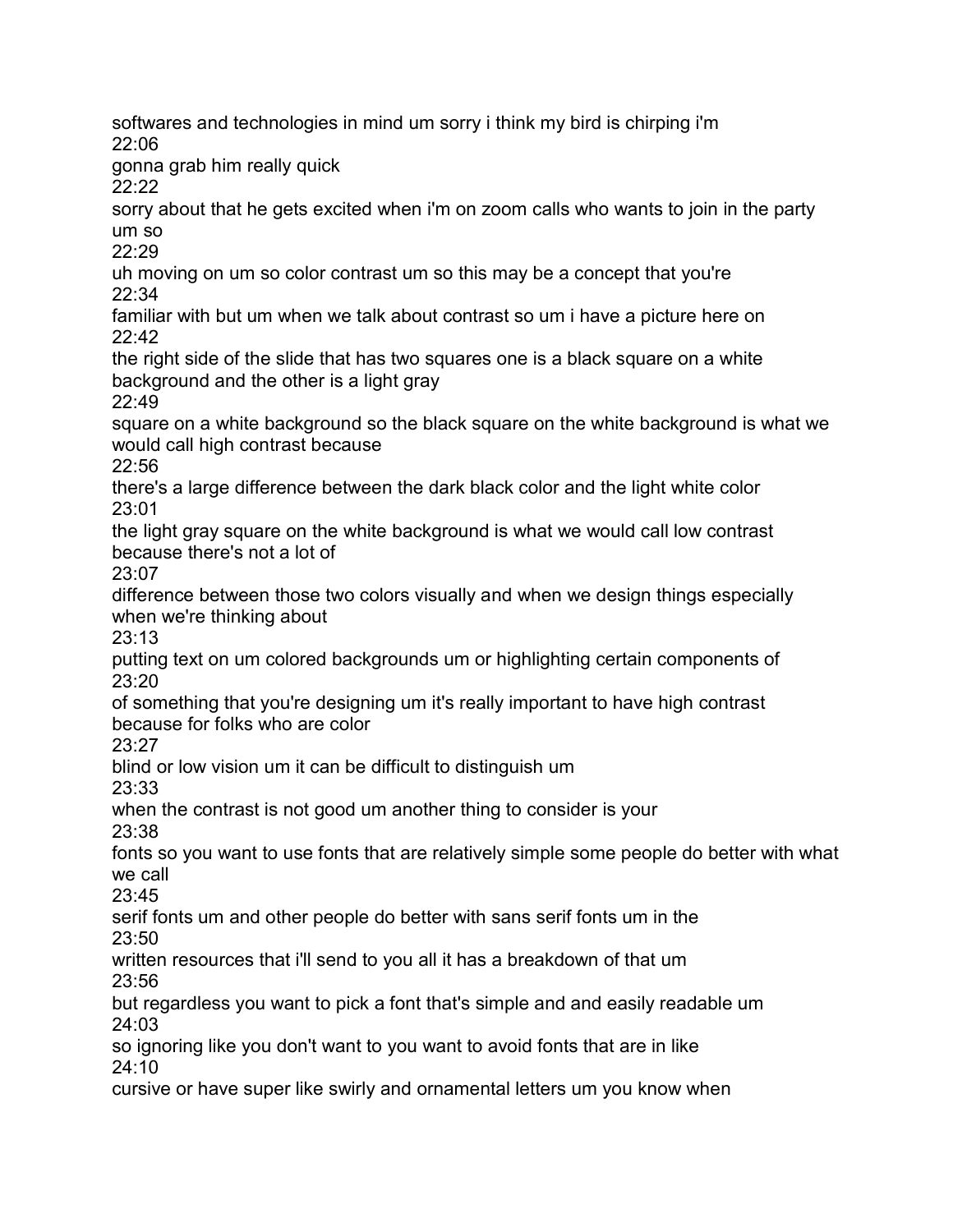24:15

you're communicating information um so you could use a decorative font like that maybe if it's like super large and

24:22

like the title of something or if you're using it as like a decoration and it's not like uh 24:28

super important to the message or the content that you're sharing but you never want to use that to communicate

24:34

important information because a lot of people aren't going to be able to read it um another thing to consider is having

24:40

large print versions of documents so this is especially for like printed paper documents um so large print um

 $24.47$ 

essentially means that you're you're using 18 to 22 point font and  $24:52$ 

you're um spacing it in a certain way there's a there's a few different guidelines that i'm going to send to you

 $24:59$ 

about large print documents um so making those available especially if you have um again like paper printed versions of

25:06

um of information and then alt text so um alt text

 $25.12$ 

and image descriptions they're technically different but for our purposes they're 25:18

kind of the same thing um using text to describe what's happening in an image 25:24

and the reason that we use alt text is because um when a screen reader that  $25:29$ 

software we were talking about earlier comes across an image on screen it'll basically just say yep that's an image

25:36

or it will read the file name of the image which can just be like a random stream of numbers and letters

25:42

or a name that doesn't make sense um so we want to add all text to images so 25:47

that um they can be described in a way that makes sense for what the the picture is 25:54

um and again in the written resources i'm going to send you um there's a bunch of guidelines about how to write alt

25:59

text and and um how to incorporate it into uh various social media platforms 26:05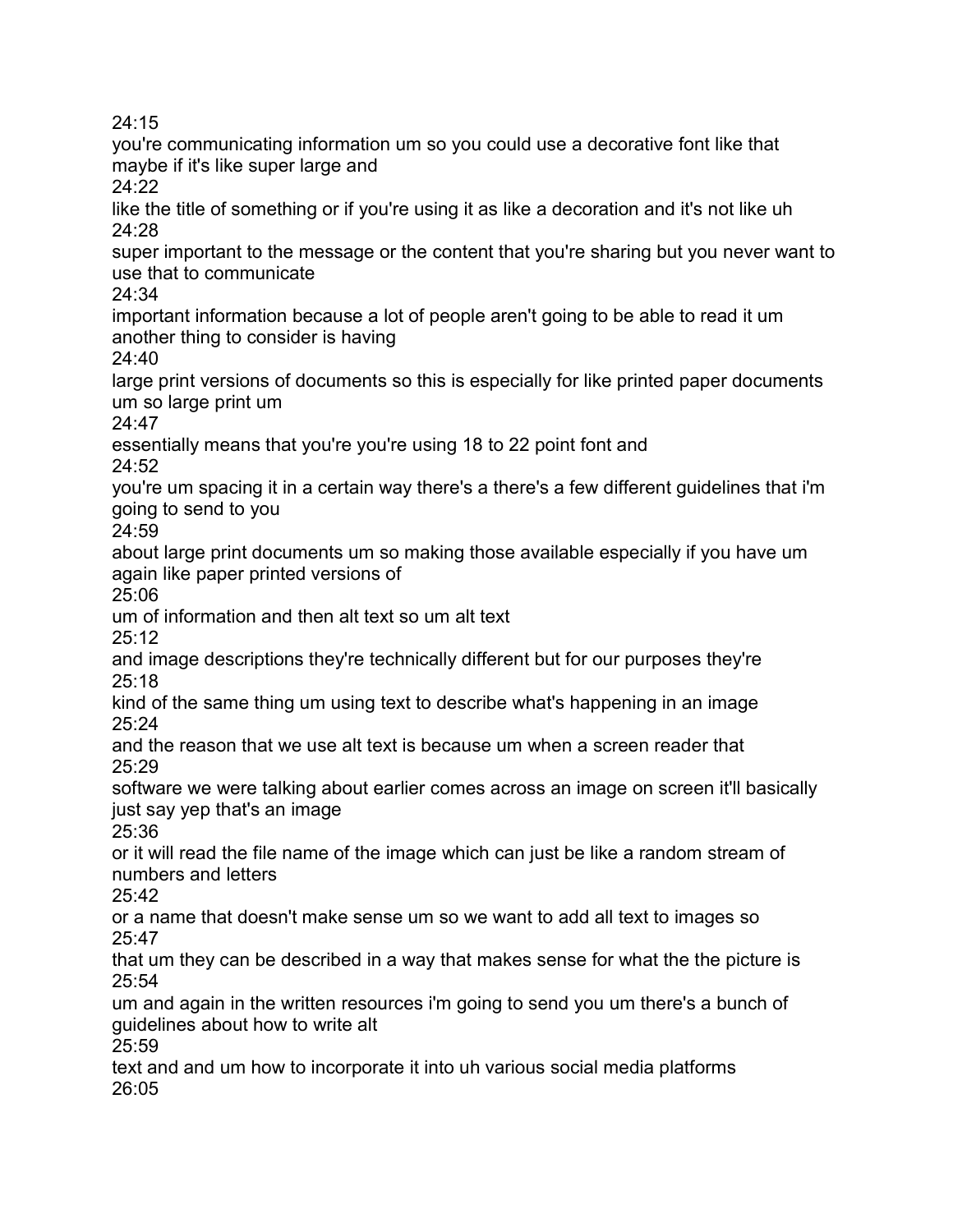and things like that um so it won't go into the the super nitpicky details on that right 26:10 now um but just knowing that that is a concept you should be familiar with 26:16 um sam if you don't mind me picking on you is there anything um you think i missed here anything you  $26.22$ want to go into more detail about 26:41 um i just wanted to mention that uh 26:47 uh screen readers aren't the only things that could uh help people with low vision but a screen magnifier that also 26:56 works for them yeah yeah thank you for bringing that up so yeah there's there's other software  $27:02$ um called a screen magnifier that basically allows you to 27:08 have a zoomed in view um on on what's going on on the screen and 27:14 there's certain formatting and things that are important to consider for that 27:19 they also can often change like the um the color display of the screen so some 27:25 people view things better in like white on black as opposed to black on white depending on their specific needs so 27:31 there's options for that oh sam did you raise your hand again you can go ahead 27:42 maybe that was from earlier okay cool thank you for that yeah awesome 27:48 so moving on a question 27:54 michaela is asking i often get forwarded presentations and documents from other organizations in a pdf format that 28:00 include very small format do you know of a way to converting pdfs into a larger 28:06 font good question so two things about pdfs 28:11 one is that a lot of times they are not screen reader accessible because the screen reader will essentially process 28:17 them as an image so it won't actually read the text on the document um so when 28:22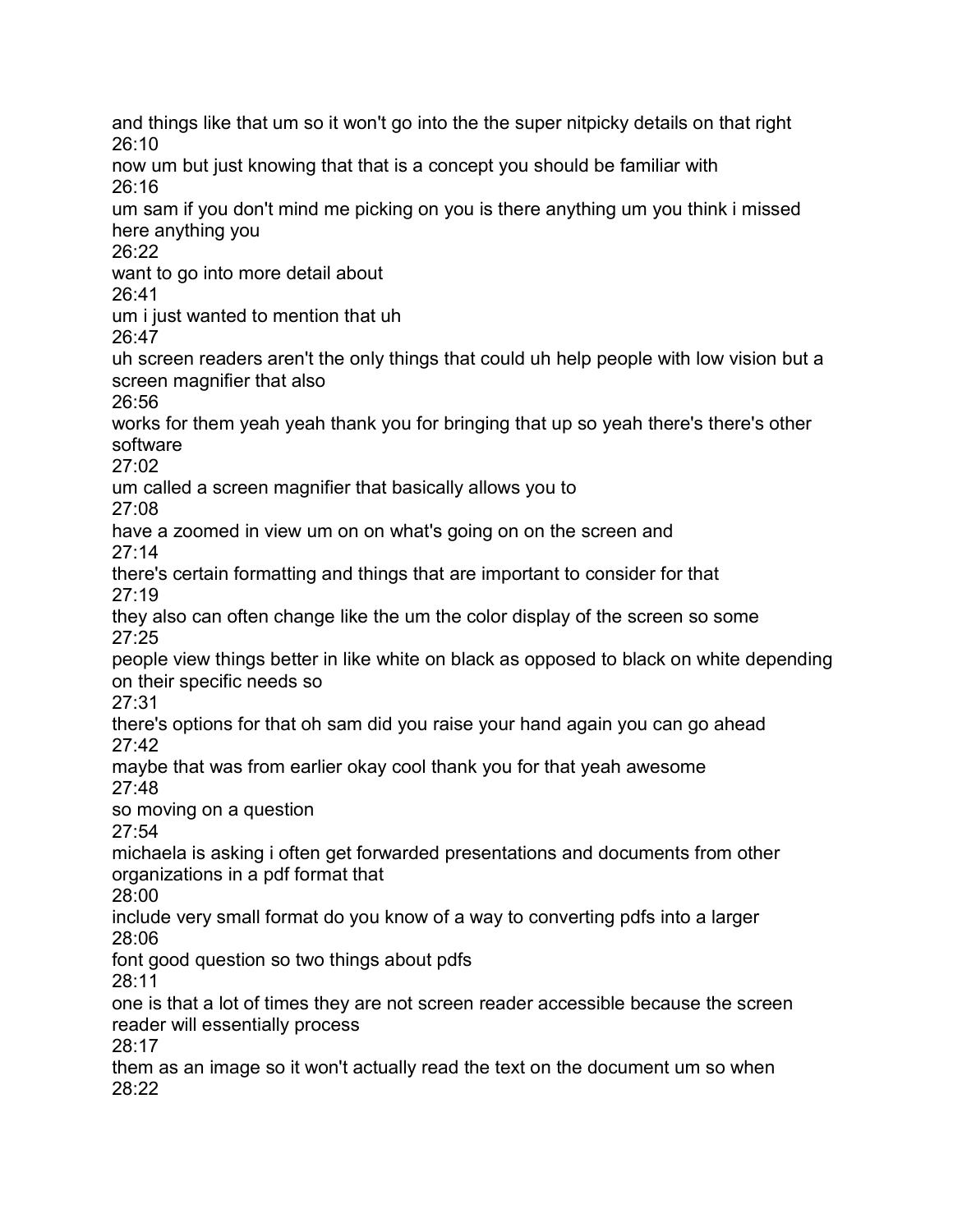you can it's good to put things in like a microsoft word format instead of a pdf 28:29 or a plain text format because then it's actually readable by screen readers but to answer this question 28:36 i don't know of a way to convert pdfs into a larger font without something like adobe or like a professional pdf 28:42 handler what i typically do is i use um an online platform i think it's called 28:49 cloud convert or something like that all included in the written resources um but i convert it into a 28:56 um i convert it into a uh microsoft word document into docx 29:03 format and then i blow it up um so that can be a way to um 29:10 to convert into larger font and then kate asks even if the pdf is fully tagged it will read as an image so yeah  $29.16$ so there's there's something called remediated pdfs which is the way that um 29:22 we can make pdfs accessible um so sometimes when people create pdfs they 29:27 do um they do format them in a way that's accessible but by default pdfs are not 29:34 so usually you have to go through kind of a special process to um create a fully tagged pdf 29:41 great questions any other questions about this before we 29:47 move on 29:54 okay so auditory access 30:00 um so this is mostly for deaf and hard of hearing people and also folks with auditory processing related disabilities 30:07 so maybe people who can hear but for whom it's difficult to process information that's coming in a auditory 30:13 format um so one thing captions 30:19 so particularly if you're posting a video you want to make sure that it's captioned in the written resources i'm 30:24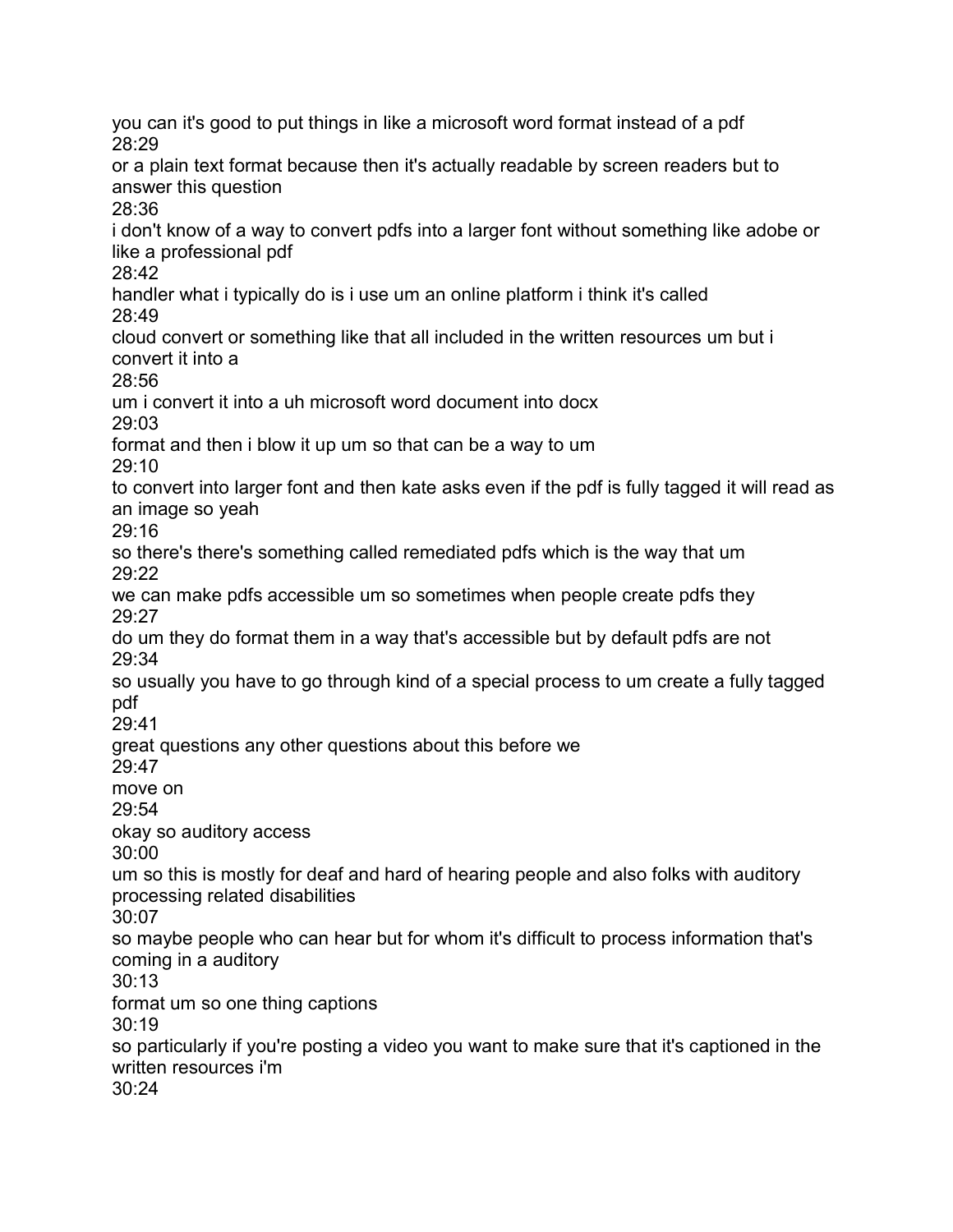going to send you there's a bunch of stuff about captions um what platforms you can use and kind of how some best 30:30 practices for doing it but essentially there's a bunch of um 30:36 apps and software now that will automatically caption your videos and then you can go in and edit any mistakes 30:42 that the auto captioning makes so instead of having to do everything by hand manually you can kind of get a good 30:48 start with the auto captioning and then go back in and edit it to fix any mistakes that it makes 30:54 which is really cool um and then transcripts so if you're posting like 30:59 a clip from a podcast or um you know a song or something that's 31:05 an audio only format um you want to make sure you go ahead and post a transcript which is just you know a written out um 31:13 version of of whatever words and sounds are contained in that audio clip 31:19 um and yeah the editable auto caption resources um i will share this with you but um 31:25 basically there's a like i said a bunch of different apps and platforms now that make it easier to do that than it was in 31:31 the past and then um language accessibility so 31:37 for people who are learning english or who struggle with language processing um 31:42 so the reason a lot of times people are confused that i put american sign language in the language accessibility section rather than the auditory 31:49 accessibility section because we associate asl with deaf people um but 31:54 the reason i put it in the language accessibility section is because it really is its own language so a lot of 31:59 people who aren't familiar with deaf culture might think that american sign language is just signed english but it's 32:05 actually its own language with its own vocabulary its own grammar its own kind of cultural implications 32:12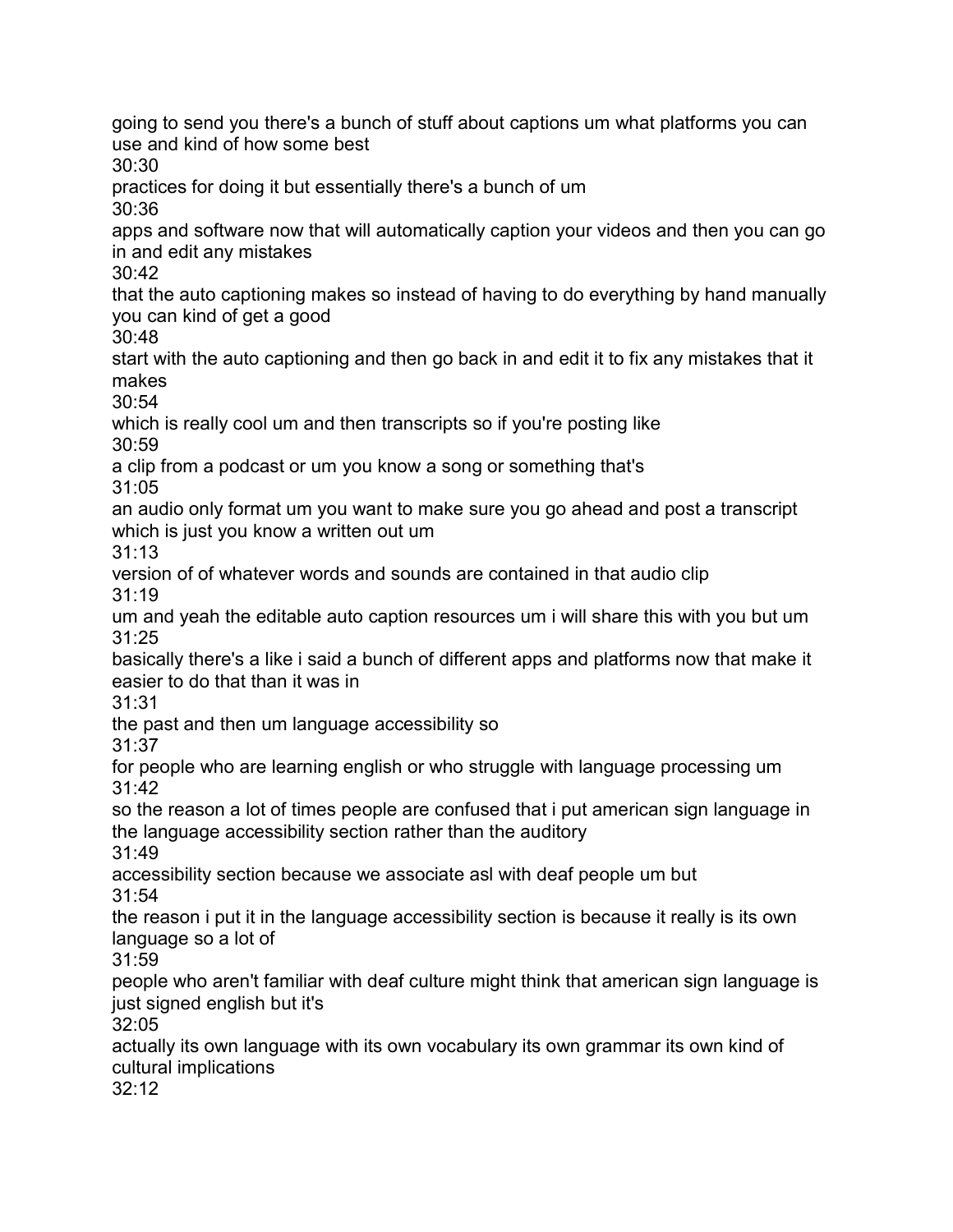surrounding it um and so when we talk about asl um we can't use asl and  $32.18$ 

english interchangeably they're two very different things um so for people who 32:23

are born deaf or who have been using asl from a young age for who you know asl is 32:28

their first language having things available in asl is really important just as it's 32:34

important you know if you're working with a spanish-speaking population to have information available in spanish

32:40

when you're trying to get information out to the deaf population it's important to have information in asl because written english

32:46

is is not folks first language um and

32:51

then plain language so um a lot of

32:57

times um you know depending on the the information that we're posting um

33:03

sometimes we use we might use like flowery language or we might use acronyms that 33:09

people aren't familiar with or we might use like industry related jargon or 33:14

specific vocabulary and so plain language is basically just a way of taking that and presenting it

33:21

in a format that is much more easily readable by somebody who is not

33:26

familiar with um you know your industry or the context of uh what you're talking about and

33:34

it's particularly useful again for folks who are learning english or who struggle with language processing

33:40

who need um written language broken down into kind of smaller chunks to be able to understand it more easily um and in

33:46

the written resources i'll send you i'll include a few links to plain language it is kind of an art

33:52

it's something that takes practice to master um but um there are a few kind of 33:57

quick guidelines to get you started um in the the resources that i'll send you 34:02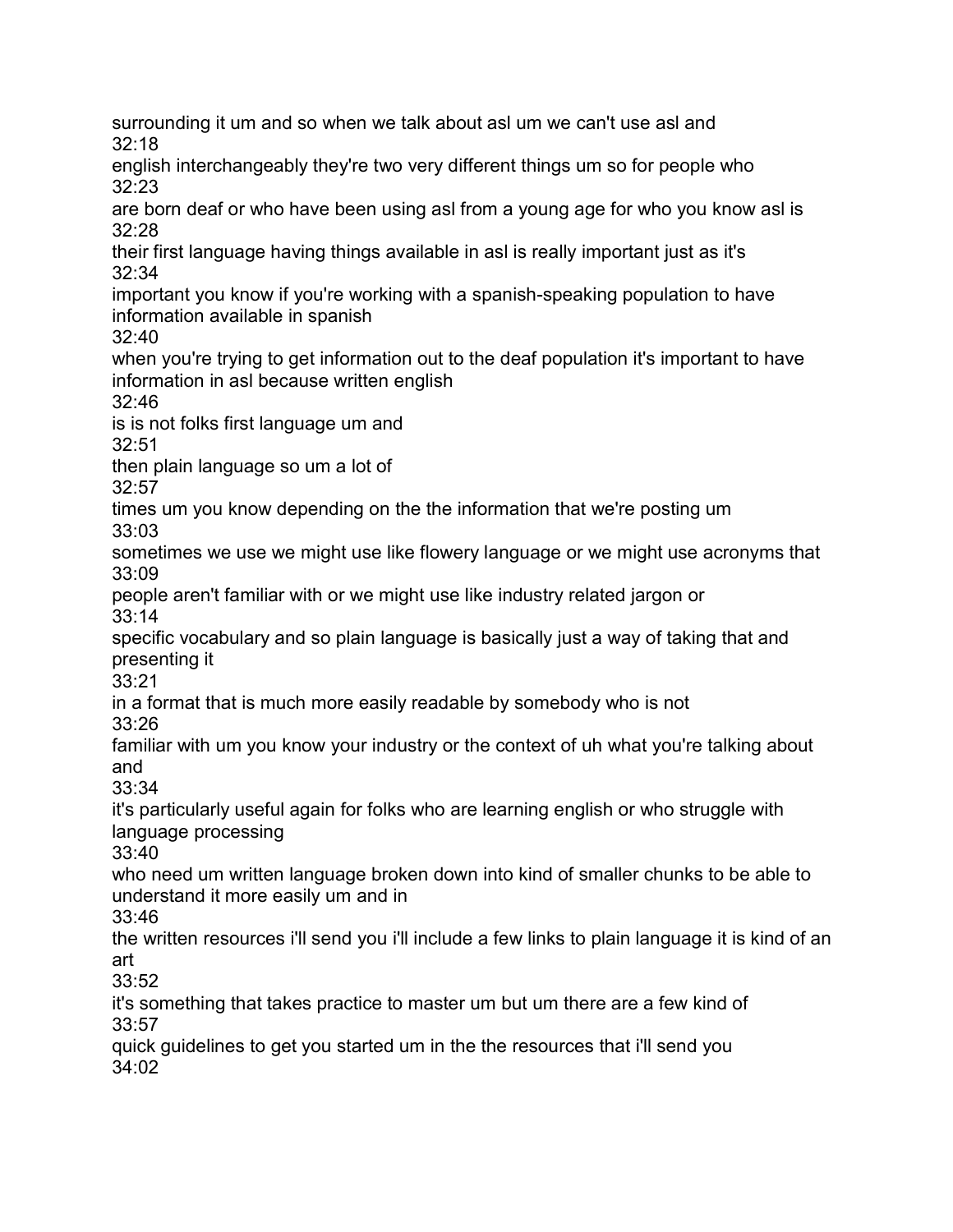and then foreign language access so um in new hampshire we have a big need um just because of 34:09 the the different populations we have here we need materials in spanish and zonka which is the language of bhutan 34:15 and nepali um so there's um you know a large 34:22 chunk of folks from those populations who live in our state um and so to get information out to everybody we have to 34:29 make sure we have translated versions of um of you know the the information that 34:35 we're putting out there and then lastly um cognitive 34:41 accessibility so for people with developmental and cognitive processing related disabilities 34:47 um so this one is a little bit less um straightforward because cognitive 34:53 cognitive accessibility is related to like such a wide swath of people and it 34:59 can look different for every person um but these are a few kind of common 35:04 things that can at least get you started in the right direction so one 35:09 reducing the amount of steps it takes to find information nobody likes having to go through a convoluted and like 35:15 multi-step process to perform a simple task and for some people that's actually a 35:21 huge accessibility barrier in being able to access information or do tasks related to that information so reducing 35:27 the amount of steps that it takes to find information is super important um using symbols pictures videos things 35:35 like that to convey information alongside text that reinforces the message of what you're saying with the 35:41 text can be really helpful um people learn in all kinds of different ways and sometimes having that more um 35:48 visual pictographic uh uh 35:54 representation of the information can be really helpful for folks and then also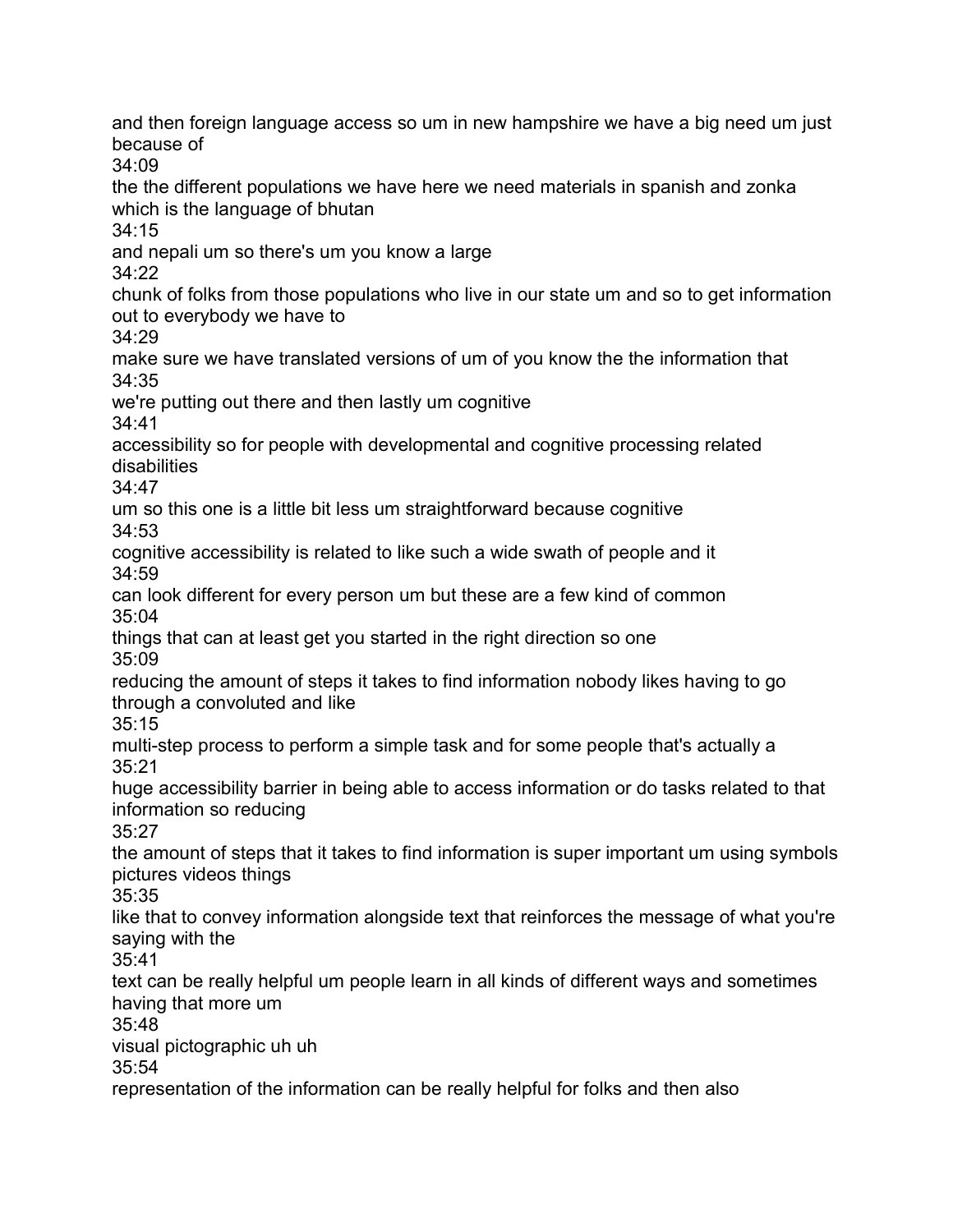35:59

giving people more time to respond to information so sometimes we have these like timed forms or 36:06 um you know we send something the day before we want it we want a response 36:11 back to it um and for some folks they need more time to process the information to be able to make decisions 36:17 and be able to respond um and so kind of getting rid of some of those like 36:22 timed uh response type of things or just sending things out a little bit earlier than you think you might need to 36:29 in order to get you know quality responses from people um is something that can be really 36:34 helpful and the other reason that that can help is um you know especially with 36:39 like timed forms and and things like that online for folks with fine motor disabilities or people using certain 36:45 types of assistive technology um it takes longer to use those things to interface with the web and um there's 36:53 been several times that i've been working with people trying to fill out timed forms and um they get like automatically 37:01 logged out after a certain amount of time um and it's because you know it's taking them longer because they're using 37:08 a screen reader or a braille display or whatever other tech they're using 37:14 so i wanted to leave plenty of time for questions discussion 37:20 so that's where we're at now so for the next 20 minutes you can ask me whatever you'd like 37:28 i have a question it's sam yeah so 37:34 things like voice activation it's more of a common 37:39 things like having things voice activated voice commands 37:45 for those with things like motor disability visual impairment 37:51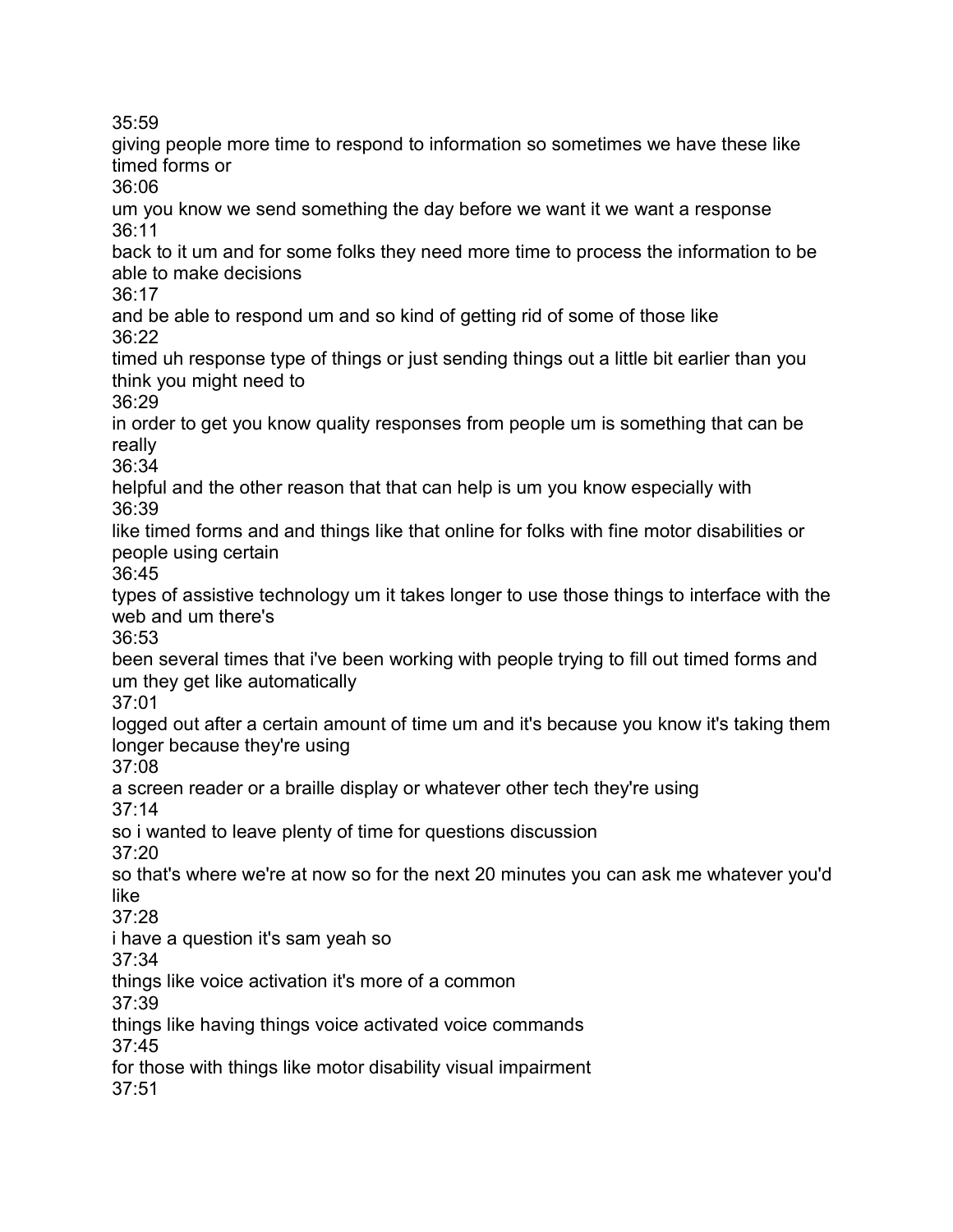can also really help and having things 37:57 on the phone for example like automated telebanking 38:03 it's easier than going through the whole online process so having that over the phone 38:11 like i wish restaurant menus were like that press one for this appetizers press 38:16 two for whatever right so instead of it being web-based 38:22 it would be like telephone based both web and health for those who 38:31 right and sometimes that helps too and 38:37 having things be buttons or check boxes and having things like when there's a 38:43 captcha those i am not a robot thing yep those i hate those 38:50 so like a secret question a secret question sometimes works better having a 38:55 thing where you can listen to the numbers that you know 39:01 said or just a checkbox i am not a robot whatever something 39:07 versus having to capture that image 39:13 can really help yeah absolutely thank you for bringing 39:18 up all of those things and i think you know oop sorry did i cut you off 39:25 and sensory accessibility so for those who get overwhelmed by sensation 39:33 having controls turning down the volumes of things the brightness of things 39:39 you know like that sometimes often the sensory needs 39:46 of people when you're designing a space having quiet safe spaces 39:52 yeah totally i i think so i mean just for 39:58 like our purposes today talking about communication we didn't really get into a lot of that but definitely in terms of 40:03 accessibility in general those are all things that um need to be considered in design and i think you know talking

 $40:10$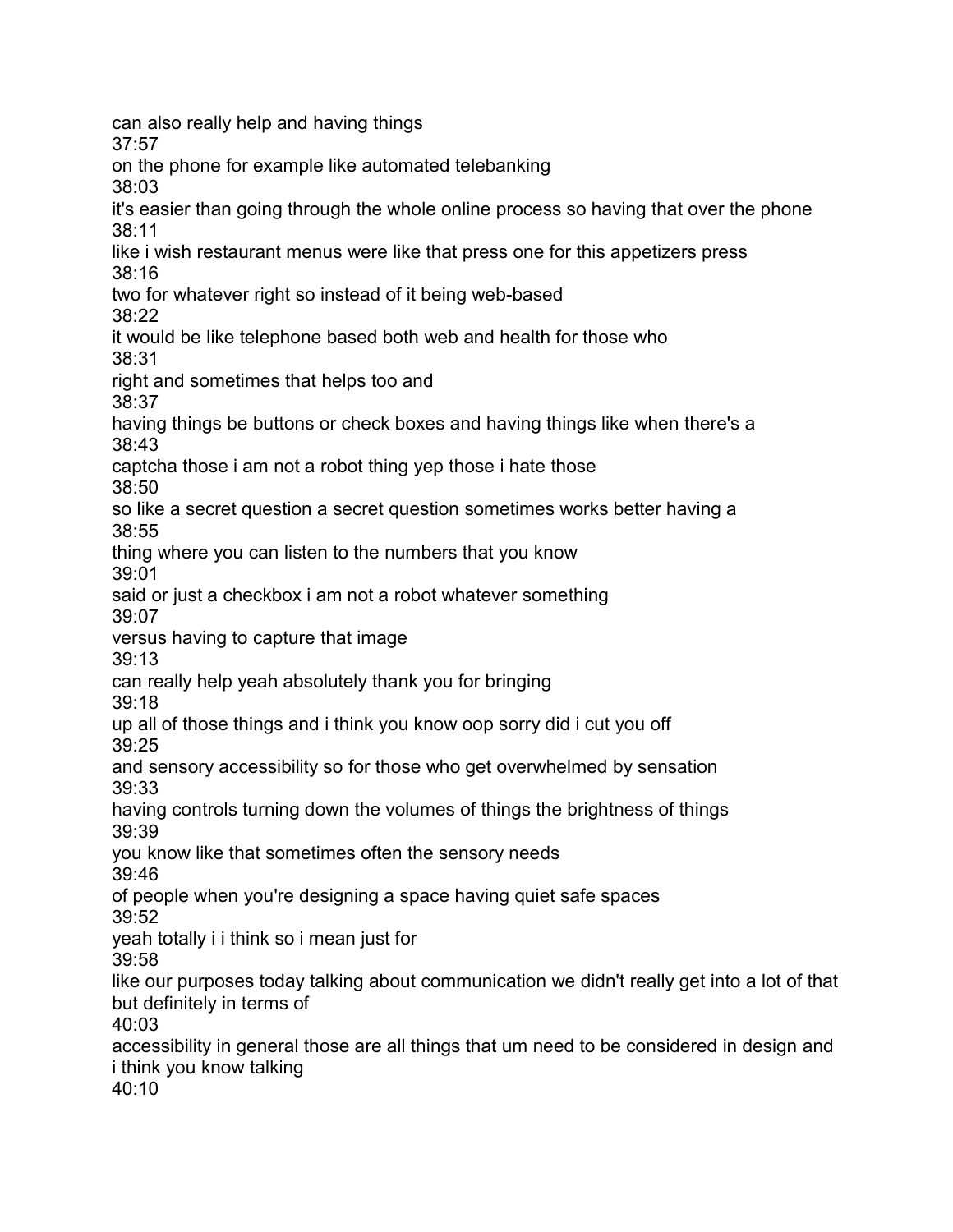about all the different options that you discussed brings up a really good point which is that um when you are 40:16 you know designing communication materials um or you're designing a website or something like that um 40:22 testing it with people who have a variety of different accessibility needs is so important and a lot of people skip 40:28 that step they just kind of you know assume like oh well i did this so that means it's accessible to everybody um 40:34 but really for something to truly be accessible it needs to have different options for interfacing because  $40.40$ everybody has different needs for example you know some people for some people using the captcha is fine 40:46 for some people it's literally impossible to use um and so having a different option  $40.52$ um is is super important having something like a security question or an audio captcha or um something like that 41:00 so yeah really really good point all around um dna 41:05 hi um so i apologize for background noise i do have my daughter here i'm watching a 41:11 show so um i have a bunch of questions i'm i'm gonna try and uh start with just two 41:16 sure alt text i run into an issue with all texts because i we're trying to 41:23 include people with disabilities in all of our images really positive views no inspiration 41:29 stuff and yet the alt text only captures if a person has a visible disability 41:37 and so i find that i tend towards photos of visible disabilities rather than invisible and then how can i describe 41:44 if i like i see it as somebody could have a disability in this photo but it's invisible so how do you go about with 41:52 your alt text kind of making it balance 41:57 it's just kind of an issue yeah generally so yeah that you bring up  $42.03$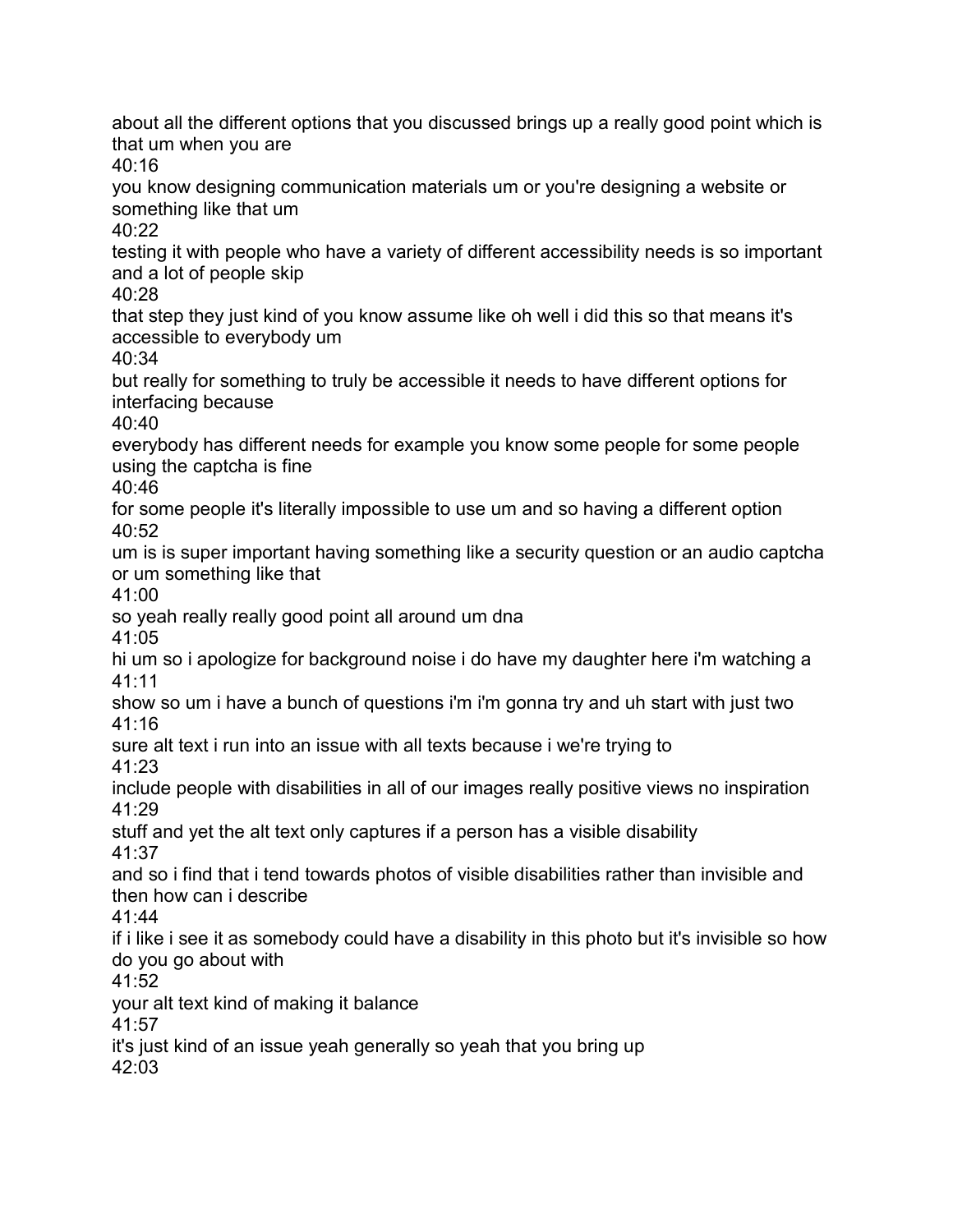a really good point and this is something that's been a discussion in the community recently is kind of like the ethical 42:10 implications around alt text because describing things like race or describing things like disability or 42:18 um you know all kinds of different descriptors that that can be 42:24 for lack of a better term politicized um like how do we how do we go about doing 42:30 that so i think the important thing to remember about alt text is what we're going for is parity um p-a-r-i-t-y 42:38 parity um with cited uh users right so  $42.43$ if i look at an image and i see a person um and i can tell that they're black 42:50 then in my alt text i should say a black person if that's relevant to the um the 42:57 context of the image um if it's something where like 43:04 you're describing a photo of a person that you know that has a disability but 43:09 you it's not a visible disability if you have their consent to disclose that disability in the alt text then you can 43:15 go ahead and do that but at the same time if you're not putting it somewhere else where sighted people are going to 43:21 see it then it's not important to include um so that's kind of the litmus test that i 43:28 use um is you know is is this something that 43:33 if i'm a sighted person scrolling through and looking at this image i'm going to be able to pick up on or notice 43:38 quickly or is it relevant to know um and if it is then i'll include that in the alt text if it's not um then i 43:46 typically don't okay so that 43:52 that helps a bit um i i often get kind of nervous about it when i say like as a 43:58 sighted person i would look at these are usually stock images this person appears to have 44:05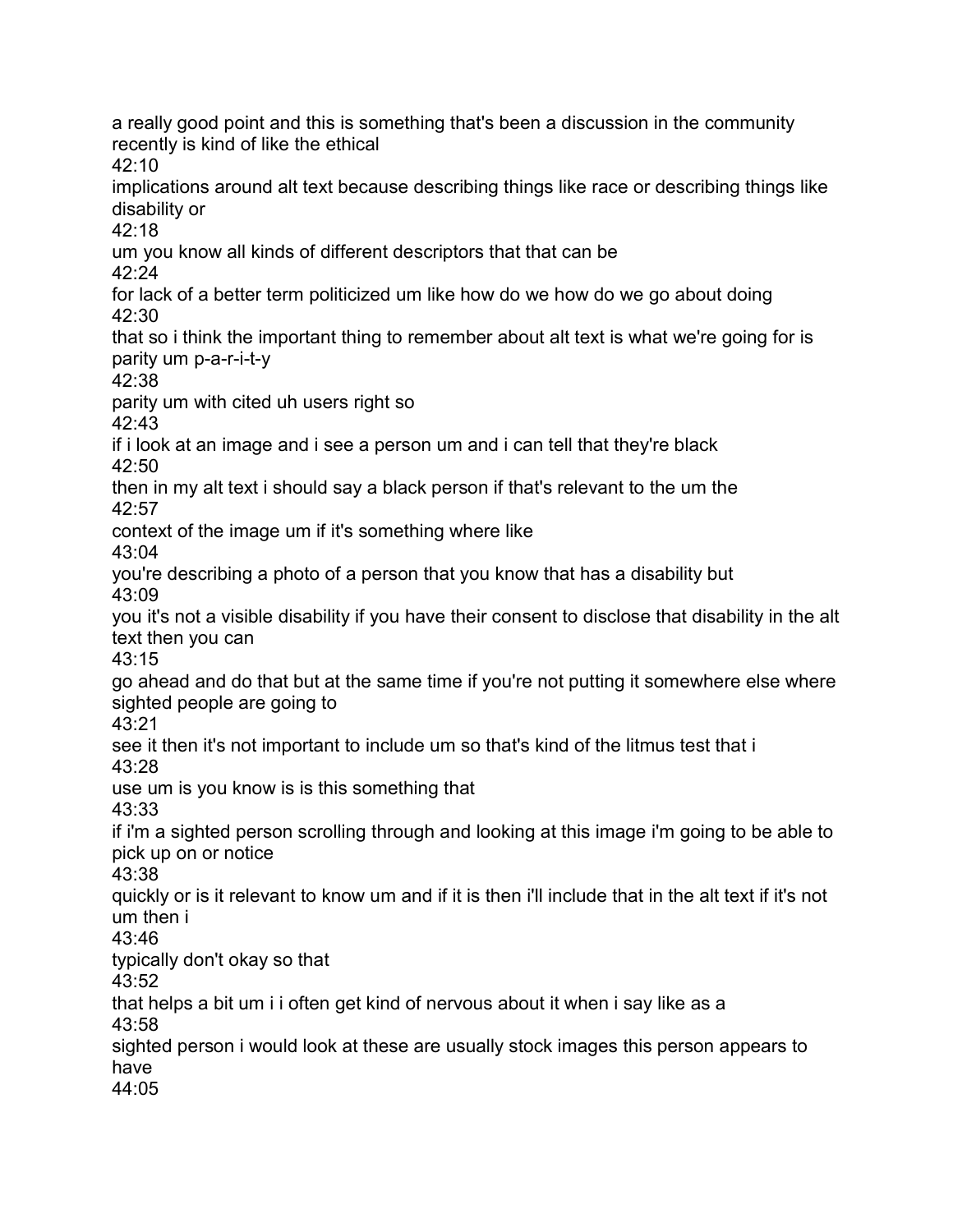um a down syndrome perhaps you know like and do i put that in the alt text is  $44.10$ that relevant like or is it this person appears to have a disability like why should i be guessing at what this 44:16 person's diagnosis is um would you go with disability or would  $44.22$ you go with naming oh they appear to have cerebral palsy like yes so 44:28 the what i typically recommend is describing what you can see so for example if i saw 44:34 a picture of somebody in a wheelchair i wouldn't say this is a picture maybe of somebody with cerebral palsy because i 44:40 don't know that but i could say this is a picture of a wheelchair user so right that's what i do of course yeah so and 44:47 same thing with down syndrome i mean they're 44:52 it could be that yes somebody has down syndrome but that's like not the disability they have another disability 44:58 or they might not identify as that like and that's just it doesn't seem like opportunity so would i just put 45:04 disability yeah i would say like general disability yeah kathy did you have thoughts on that 45:11 yeah we're like the lies is the posies that might look 45:16 like cp that i can't even put in you know so i would just leave that my own 45:24 disability i mean that was not a good example 45:31 and um not even reading but but 45:37 i mean i thought you only talked about 45:42 disability and relevant situations so 45:47 probably on the drc it is about to get into drc 45:56 but i'm sorry kathy i didn't catch that and i think it was a probably uh important 46:02 point for me to understand i was taught that you always talk about 46:08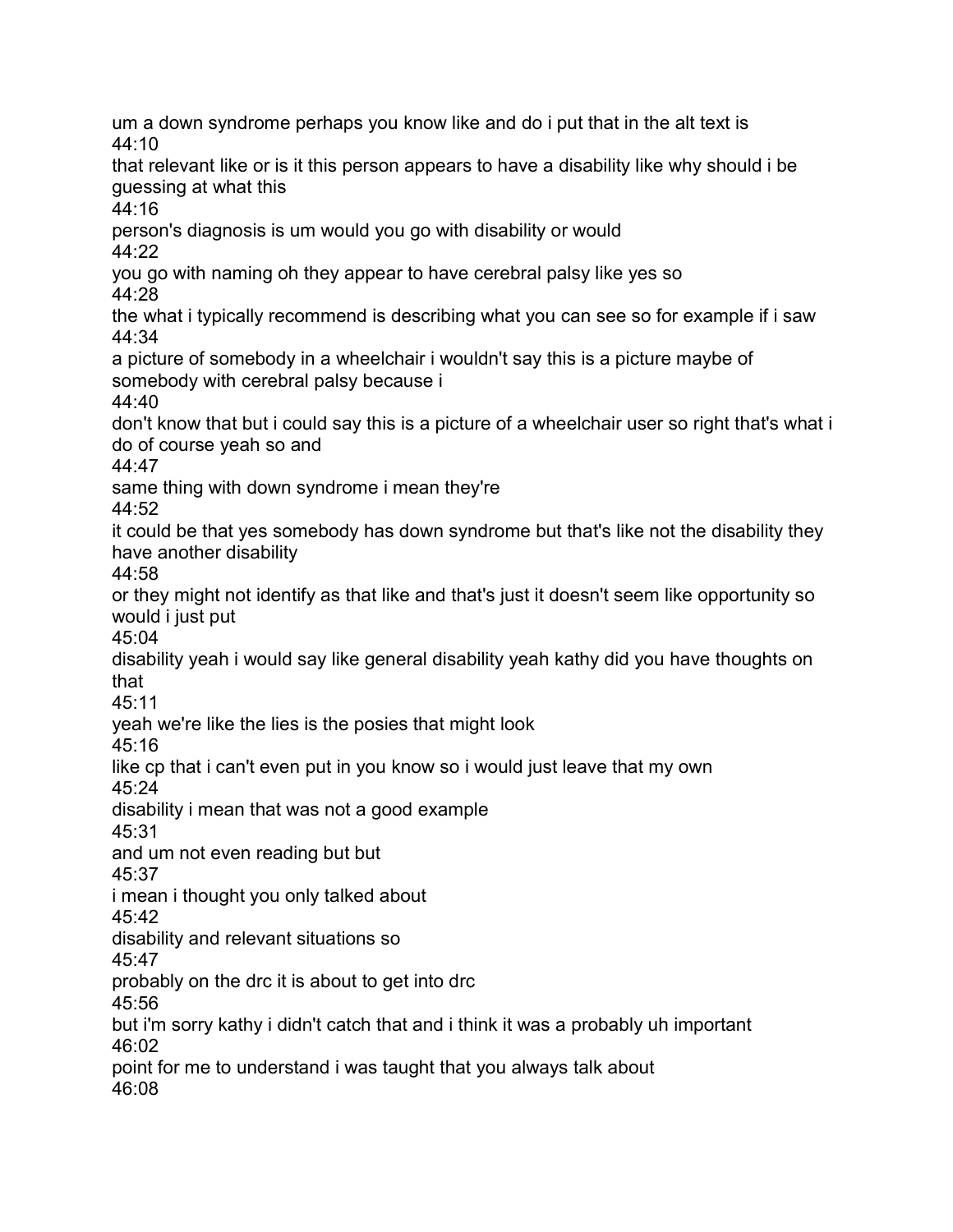disability and development so like for example  $46.15$ um my friend told me an artist and 46:21 he has me and so i would say 46:31 disabled artist or can i just say tommy is a great 46:36 artist you know the best disabled 46:43 yes he paints you need to turn but 46:48 the point there is that he's a good irish he'll not yeah 47:07 yeah no that's a great point kathy so i think that brings us into this question of like context so for example um 47:17 if i was describing why can't i think of an item if i was 47:24 describing a picture of a a stadium for example right 47:32 um and the the story that i'm posting it with or the tweet that i'm posting it with or 47:38 whatever is about uh you know the the football team who who 47:44 who inhabits the stadium then maybe i would focus in my in my image description 47:50 more on the aspects of the stadium that are related to the football team so like you know a stadium with risers that has 47:59 a you know new england patriots flag or whatever 48:04 um yeah yeah go pets um if i were 48:09 if the context was related more to oh we just did brand new renovations on this stadium for example 48:16 um then i might say you know a stadium with brand new risers and a shiny new 48:23 jumbotron or whatever um so that that context becomes important too so but 48:28 like what you were saying if i'm just using a picture of an artist who happens to have a disability in a story that's 48:34 just about art then i could just say you know a picture of an artist if i'm talking about that 48:41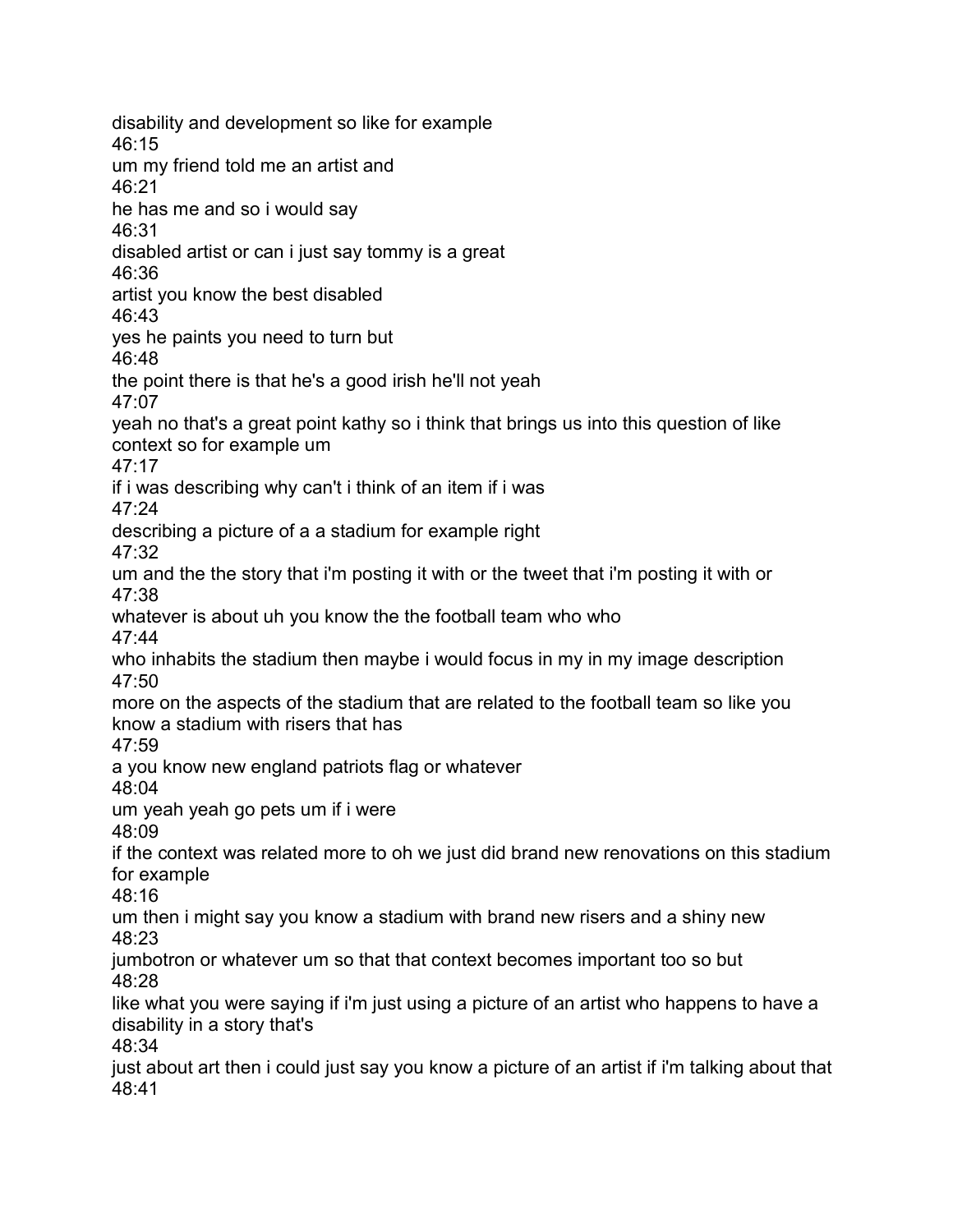artist and you know their personal story and and their disability and how that relates to them making art and i might 48:47 say you know this disabled artist um uh you know a wheelchair user or like 48:54 however however whatever is relevant basically so it's like it's it's difficult because  $48.59$ there's not really like a hard and fast yeah no i get that i think like i'm thinking of the drc website or our 49:08 flyers and to me it is relevant because we 49:13 want our photos and images all of them to be inclusive of people with disabilities 49:19 so i think it is relevant yes um so i've kind of crossed that threshold so it's 49:25 like if the um image has somebody and they have a visible 49:31 um cochlear implant i feel way more comfortable describing 49:36 that and then i feel like for folks who like i can say wheelchair 49:42 i can say hearing aid those are easier and i'm just curious how to treat 49:49 the disabilities that i don't feel comfortable naming because 49:54 i wouldn't know the information so i'm wondering again would you just say appears to have a disability like is 50:01 that unappropriate about it assuming it's not somebody i know 50:08 yes to say 50:16 you know like a wheelchair you don't have to decide what class is going to be in that wheelchair 50:23 sure yes yep yeah i i would agree i think keeping it general and 50:30 just sticking to again what you can see um is is is the way to go because if 50:37 there there's like  $50.42$ yeah it's that's that's that's that's it that's the end of that sentence 50:48 all text is really tricky yeah um so i had another question i was curious if you could talk a little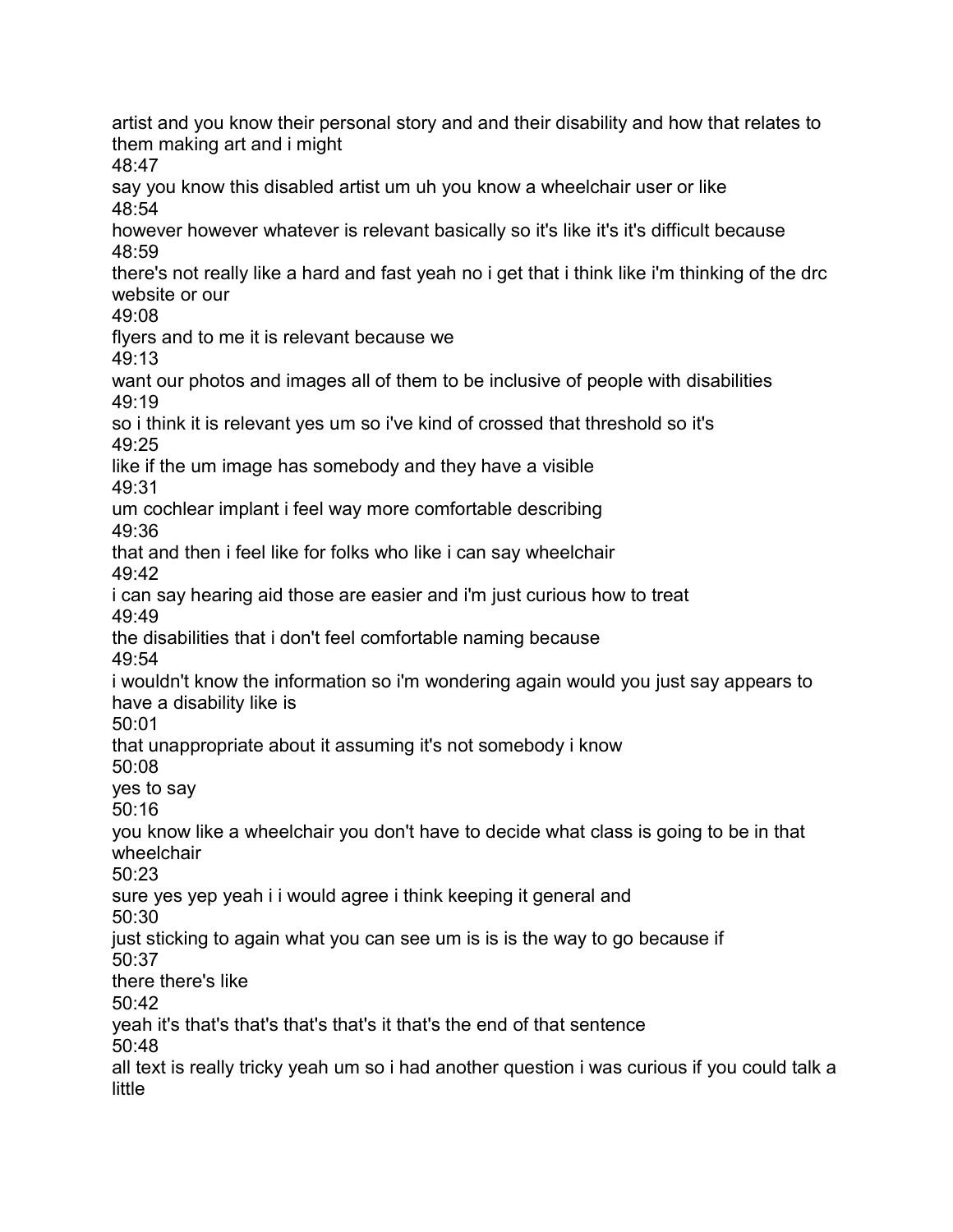50:55

bit about social media and kind of emojis that kind of stuff um also

51:04

when image descriptions are needed like if you're sharing from a website and the image has a description in the website

51:12

does that description always transfer over should you always as best practice add an images description

51:19

so um i'm going gonna share a very comprehensive uh written social media 51:24

accessibility guide which is why i didn't get too into the weeds on it um but to answer your specific questions um

51:32

emojis um use them sparingly because when screen readers come across emojis it'll read the name of of the emojis so

51:38

if you have like a stream of smiley faces it'll be like smiley face smiley face smiley face smiley face smiley face

51:44

and it's really annoying so just try to use emojis sparingly

51:49

and also don't use them as the only method of communicating vital information because sometimes

51:56

although you might call an emoji like you might look at it and say like oh that's clearly a cup of tea the code

52:02

that's embedded into it that gets written by the screen reader might not like say that it might be like this is a bowl of soup and then suddenly that like 52:09

doesn't make sense with the whatever you're posting so like don't use emojis as the sole means of

52:15

communicating a concept uh and then with images so um

52:21

when so if you post a link and it automatically populates your post with 52:26

an image um you you could add an image description to

52:32

that um because the the if there is an image description

52:38

embedded in that image on the website that will not

52:43

transfer over in the like link preview that's that you get on like facebook or twitter so if 52:49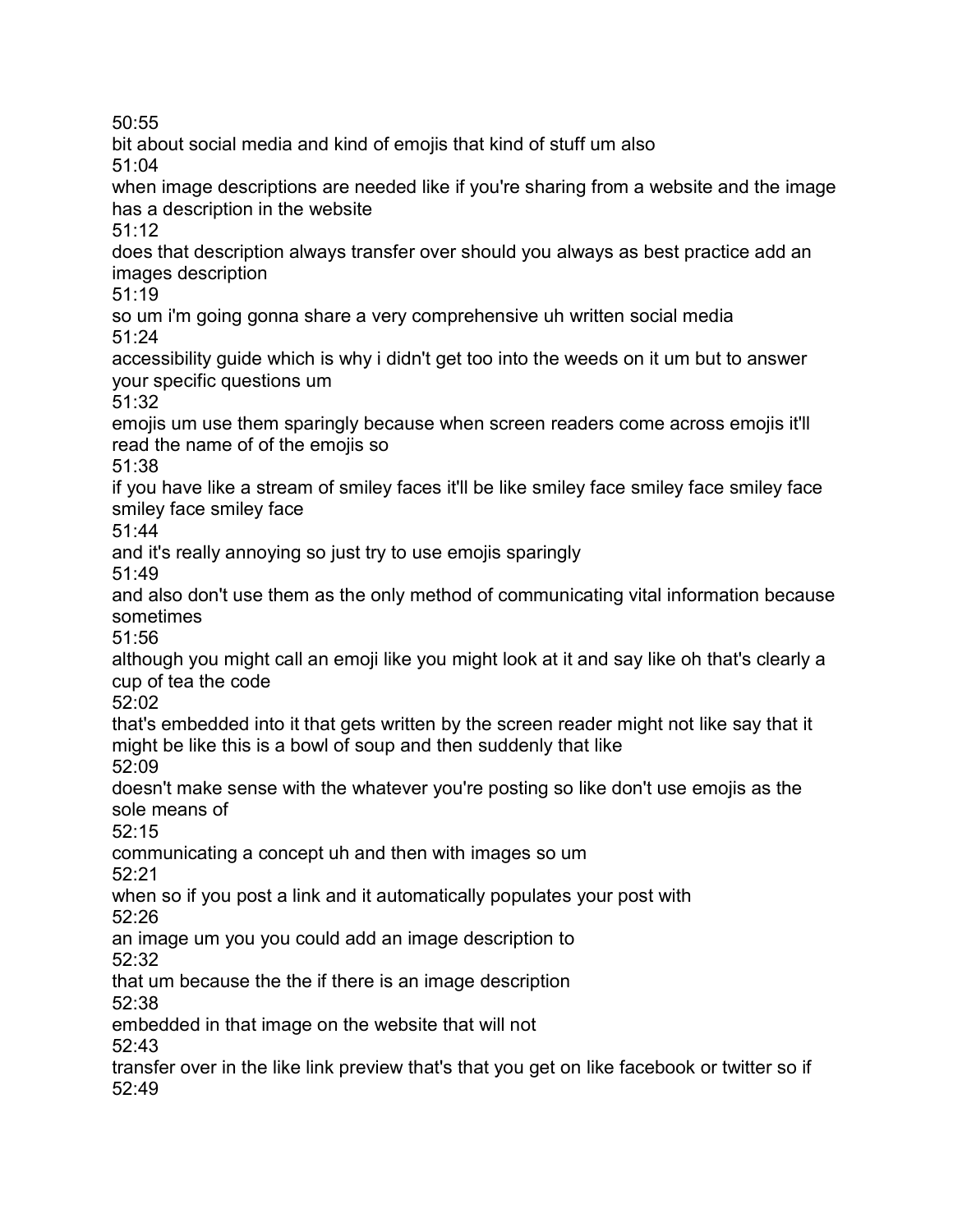so add an image description like either in the tweet or the post or like in the replies or the caption 52:54 um and yeah i think that i think i think that 53:01 was what you asked yeah so best practice would be to repeat to 53:07 even if you think the original even if you know the original photo that you're sharing has an image description best 53:14 practice would be just to repeat it sure yeah i think so 53:19 yeah because i think sometimes like i mean again we're going for parody right so like the 53:25 image populates there because it's used to communicate a concept or be like 53:31 eye-catching in some way about the story so somebody being able to access the context of that so they can make the 53:37 same like informed decision about whether or not to click on the link is is good to do 53:42 great yeah cool well 53:49 tammy go ahead is it possible okay um is it possible for 53:56 blogging to be made accessible for the 54:01 people with disabilities who have never written blogs before but want to learn 54:09 how and if so what what's the best way to um um 54:16 for them to uh learn how to blog well 54:21 that's a very broad question um so 54:26 i would say first of all like people with disabilities can look like a 54:34 lot of different things so i guess depending on what disability you're talking about like for me as a deaf 54:40 person learning how to blog is probably the same 54:46 concept same process that a hearing person would go through but learning how to blog on a website if i was blind and 54:53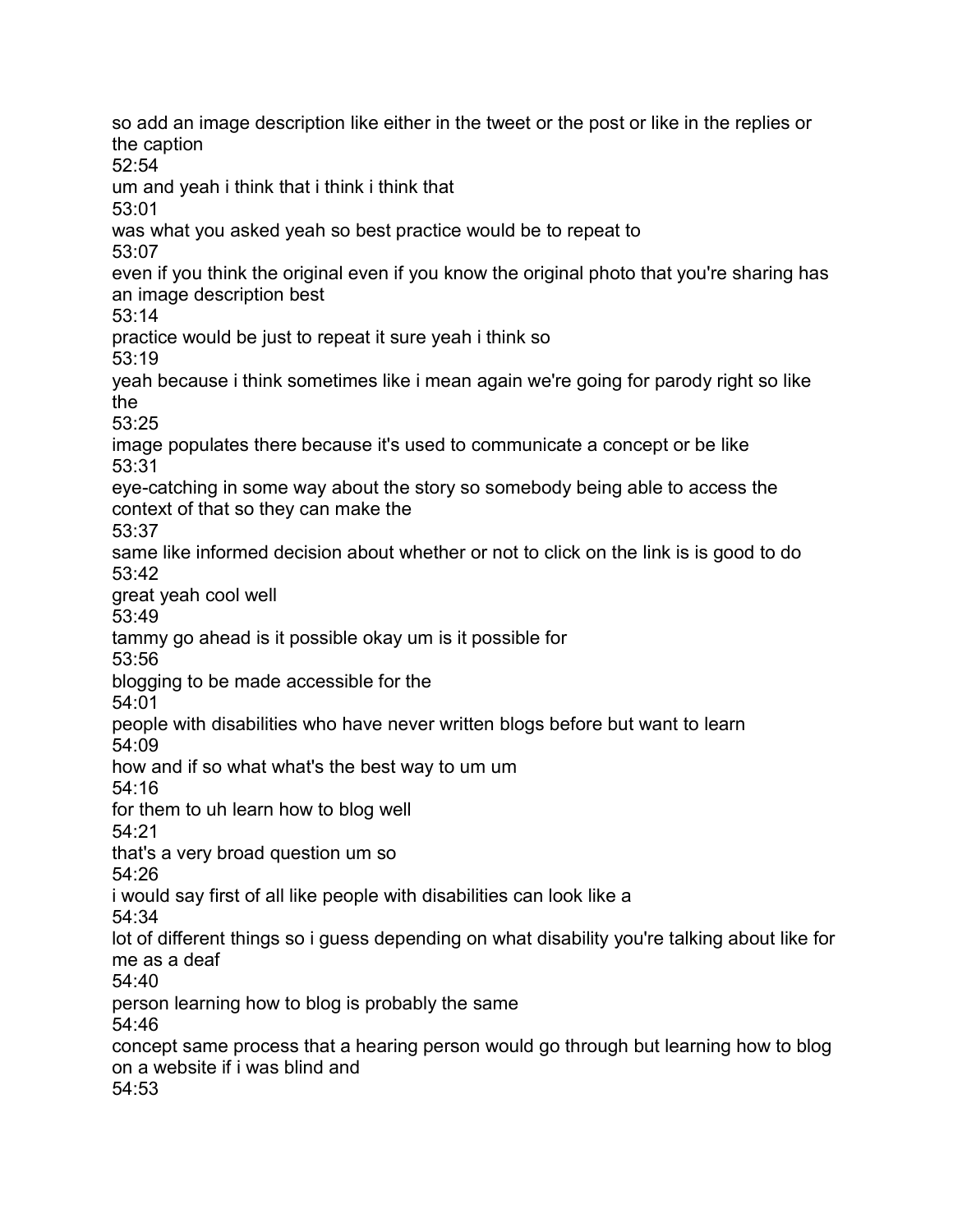had to use a screen reader to navigate would be very different um but i think 54:59 um yeah sorry it's a little bit too broad 55:05 of a question for me to actually answer 55:10 that's okay we'll work something out the other thing i wanted to mention 55:15 um the other thing i wanted to mention was that when when i was attending the 55:22 uh uh write flaw conference uh one of the books uh that 55:29 uh were used was the uh walk on 55:35 from emotions to advocacy and the 22nd chapter talked about 55:42 uh creating a paper trail and so i thought well why can't we advocates 55:47 create a plain language paper trail 55:53 um put down what we want 56:00 in plain language without losing all the important things 56:05 um can you explain a little bit more what you mean by paper trail 56:10 yeah yeah um 56:16 it's it's like um when you when you print something on paper 56:23 and and um it's it's like um like a 56:28 spreadsheet of some sort okay 56:34 so you're saying making so when you're when you're doing documentation about something 56:39 doing that in plain language yeah yeah absolutely i think that's that's a 56:46 great idea and that's definitely you know especially for information that we're sharing or that we're trying to like preserve over time for people to 56:52 look at later making it as accessible as possible because you never know who's going to be happening upon it in the 56:59 future um so yeah using plain language is a great tool there um i think we're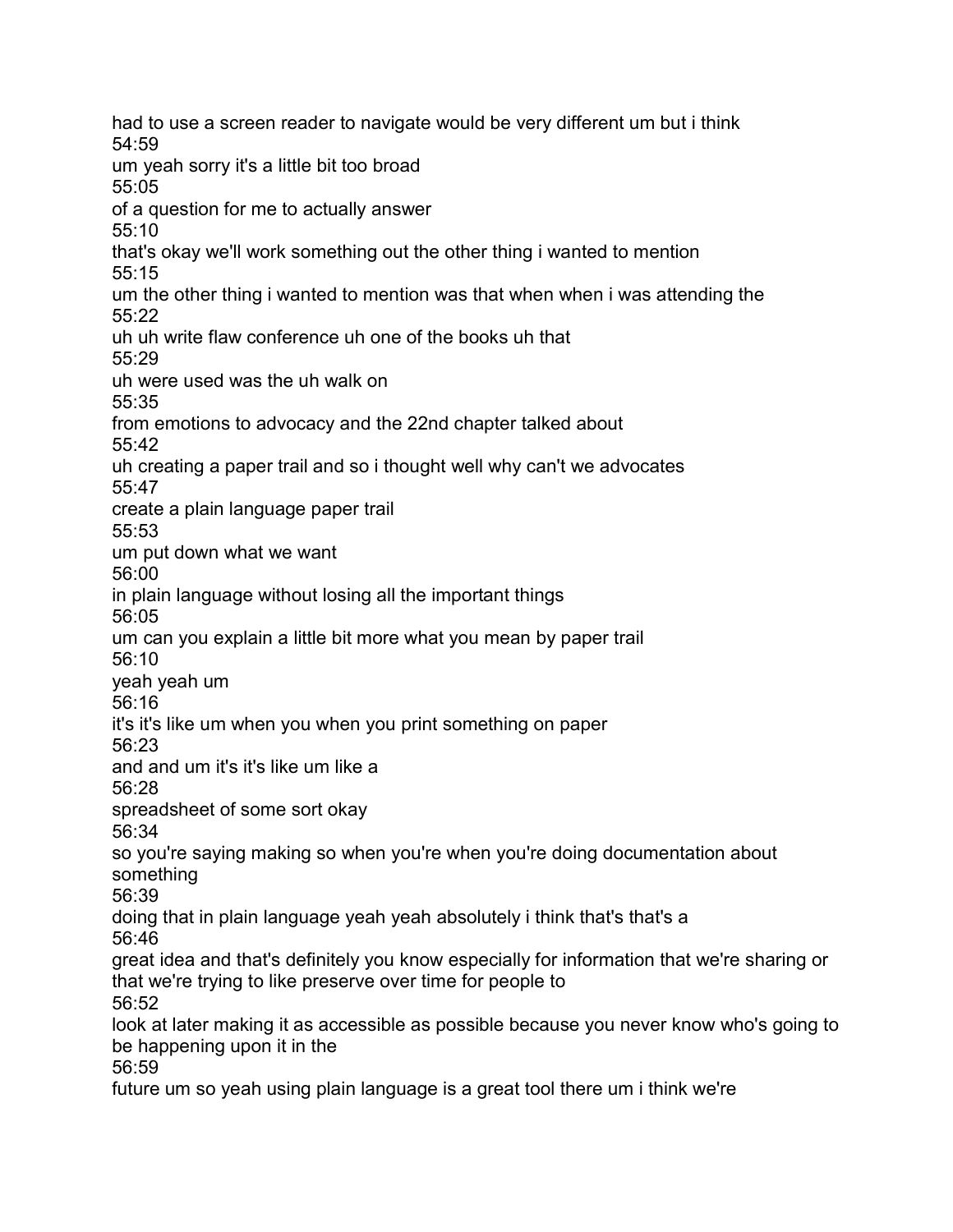57:04

at time yeah yeah let's take one last question someone's had their hand up for great let me ask you excuse me um i i'm going 57:13 to um i think it's a phone it's 57:19 1-603-913-4873 that's me okay that's me that's samantha awesome can you guys hear me okay 57:26 yep yes so one thing two two things with one with 57:32 the alt tech alt texas when you especially when you're 57:38 texting emojis it's nice if you say i love you 57:43 but let's say a parent says i love you well you can't read a bunch of hearts 57:49 on the phone it won't read that to you or in braille it just looks like a bunch 57:54 of dots so put i love you right and maybe use x's and o's instead 58:01 of those hats because it'll read xoxo right so 58:07 and like doing things like that 58:14 um having things emailed versus you know having things emailed having 58:21 books in a downloadable digital format things like that 58:28 and another thing is for those social media guides and all the written resources could they be emailed to me 58:36 yes i'm gonna get a paper yes i'm gonna send them to vanessa and she's gonna email them out to all of you 58:43 awesome thank you yeah absolutely yeah and they've all been screen reader tested so they should 58:48 be accessible but if you have any issues just let me know and we can work on that thank you 58:54 totally thank you tools so much for um sharing 59:00 all of your knowledge with us yeah absolutely thanks for having me hopefully we'll all be together again 59:05